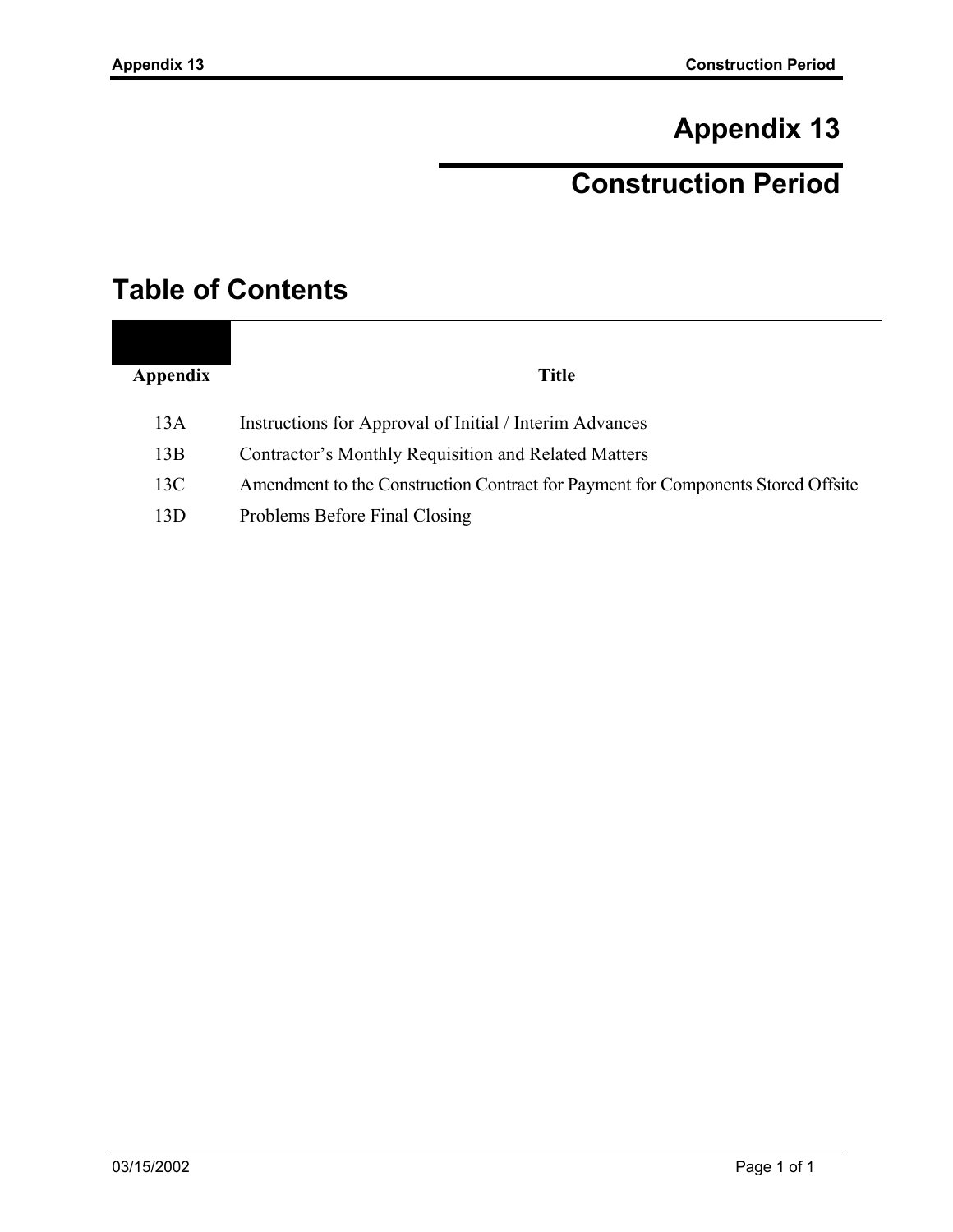#### **Instructions for Approval of Initial / Interim Advances 13A**

- A. Approving Initial/Interim Advances
	- 1. Before advancing any insured mortgage proceeds, disburse other available funding sources in the following order:
		- a. All funds from the cash escrow established by the mortgagor for onsite construction, fees, carrying charges, and financing (front money escrow).
		- b. Grant/loan proceeds furnished by a national, regional, or local community service organization or a private source.
		- c. Grant/loan proceeds furnished by a government agency or instrumentality unless a prorata disbursement arrangement has been previously approved by the Hub Director.
	- 2. The amount approved for a requested item cannot exceed the amount claimed by the mortgagor.
	- 3. The Lender states on Form HUD-92403 the cumulative total of all advances made to the mortgagor, including the advance under consideration. Reconcile any discrepancies before recommending approval of the advance.
	- 4. Lender-approved disbursement amounts shall not exceed the sum of the amounts approved:
		- a. For mortgage insurance;
		- b. For funding from the mortgagor's cash escrow; and
		- c. For funding from available grant/loan proceeds.
- B. Architect's Fees
	- 1. The Architect's cash fee is in the Standard Form of Agreement Between Owner and Architect for Housing Services, AIA Document B181.
	- 2. If there is one agreement for both design and supervisory services, a specific dollar amount must be indicated for each service.
	- 3. There may be separate agreements for design and for supervisory services.
	- 4. The Architect's design cash fee may be released with the initial advance.
	- 5. Design services provided by others as detailed in the B181 must be supported by contracts approved by HUD during commitment processing before any funds may be advanced.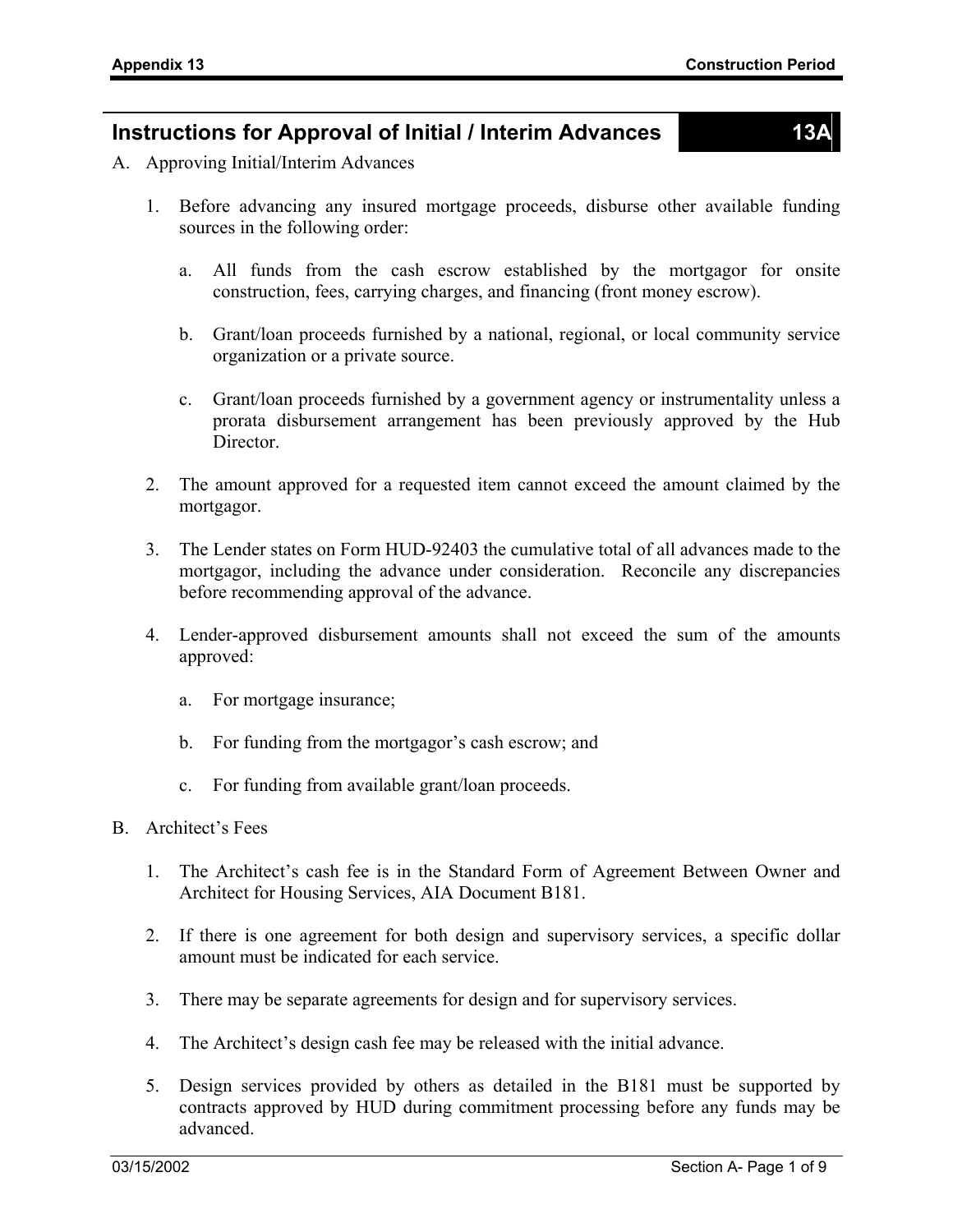- 6. The Mortgagor's and Architect's Certificate, Form HUD-92403.01, must accompany any request or partial request for advance of the design fee.
- 7. The Architect's supervisory cash fee is advanced based on a percentage of completion method. The maximum amount that may be approved is computed by multiplying the Architect's supervisory cash fee by the percentage of work completed and approved on Form HUD-92448, then deducting the total of installments previously paid.
- 8. There is no "holdback" applied to the disbursements approved from the Architect's Cash Fee.
- C. For Insurance of Advances, the Carrying Charges, Financing, Legal, and Audit Expense must not exceed their allocations in the Building Loan Agreement. Approve items due or already paid by the mortgagor which are supported by bills or paid receipts. Do not approve costs for interest, taxes and insurance incurred during early start period.

Note: At cost certification, certify to the actual cost without regard to release limitations imposed by the Building Loan Agreement during the Construction period.

- 1. Interest is to be advanced only when and as earned. The Lender must specify on Form HUD-92403, the period(s) for which interest is requested and the amount for each period.
	- a. At initial closing, verify as to whether a 360 or 365-day (or 366, if leap year) factor is to be used in calculating interest. Check each interest request for accuracy based on the factor indicated, and the annual interest rate approved at initial endorsement.
	- b. The Lender is prohibited from drawing down interest and refunding a portion of the money to the mortgagor. Such practice constitutes a kickback and is not acceptable to HUD and will be treated as a direct mortgage reduction.
- 2. Taxes. In approving amounts for this line item:
	- a. Do not allow amounts which accrued before initial endorsement.
	- b. Approve invoices which are payable during construction, even if a portion of the billing period will be after an allowable cutoff date. Necessary adjustments will be made at the time of cost certification.
- 3. Insurance. Allow amounts for fire, windstorm, extended coverage, liability, and other risk insurance customarily insured against in the community.
	- a. Do not allow amounts which accrued before initial endorsement.
	- b. Do not approve invoices/receipts for workmen's compensation and/or public liability insurance which are included in the cost estimate.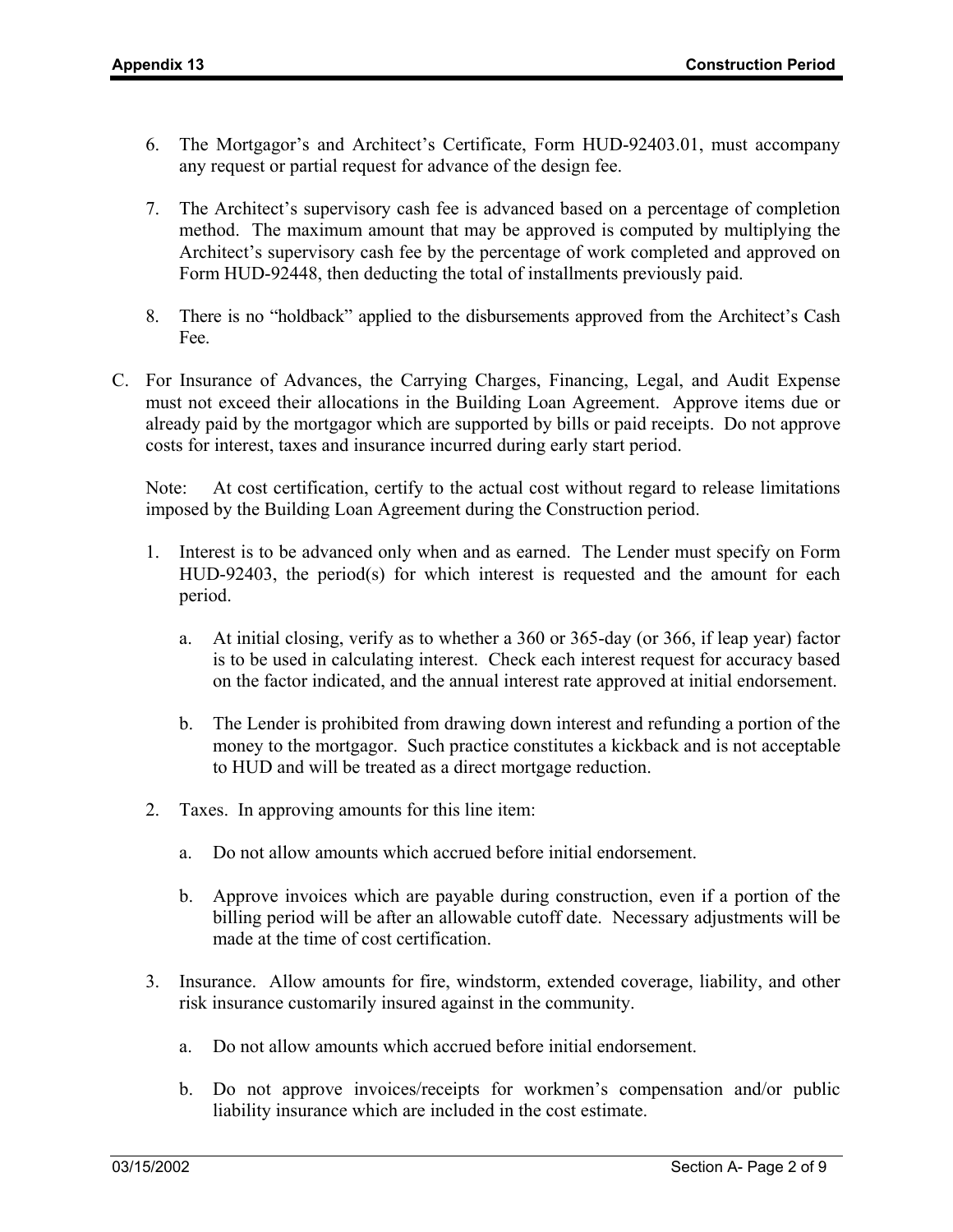- 4. Mortgage Insurance Premium may not exceed the amount due for 1 year.
- 5. Initial service charge and permanent lender fees are limited to:
	- a. The actual amount paid or the amount stipulated in the Mortgagee's Certificate, Form HUD-2434, whichever is less.
	- b. The initial service fee cannot exceed 2 percent.
	- c. The combined amount may not exceed 3.5 percent of the mortgage.

Note: If the 3.5 percent included in processing exceeds the financing fee charges by the mortgagee, identify the excess as restricted funds.

- 6. Legal fees may be allowed for:
	- a. Counsel to create the mortgagor entity; however, do not allow the cost of legal services to create tax shelters, trusts, etc.
	- b. Costs associated with counsel's review of initial and final closing documents.
	- c. Normal interim activities in creating a project.
	- d. Documented costs for items in paragraphs 6.a, b, and c above which are due and payable before or at final closing may be approved in the initial advance, provided the limitation in paragraph 6.e below is not exceeded.
	- e. Seventy-five percent may be disbursed at initial closing or during construction. The remaining 25 percent may not be released before final endorsement.

NOTE: Do not allow legal expenses connected with land acquisition, title and recording charges and/or obtaining zoning as they are reflected in the land value. Amounts included in Form HUD-92264 for legal and audit expenses are not blanket allowances, but ordinarily set an upper limit on allowable amounts. Nontypical fees must be borne by the mortgagor, unless in an exceptionally complex case, a higher fee is proven by the mortgagor to be necessary and reasonable. Detailed invoices and/or other documentation is required as to the reasonableness, purpose, necessity, and proper classification of all items in the category.

- 7. Organizational Fees:
	- a. The amount included in the replacement cost estimate for organizational fees is an allowance to reimburse the mortgagor for costs incurred to:
		- (1) Initiate a project;
		- (2) Organize the mortgagor entity;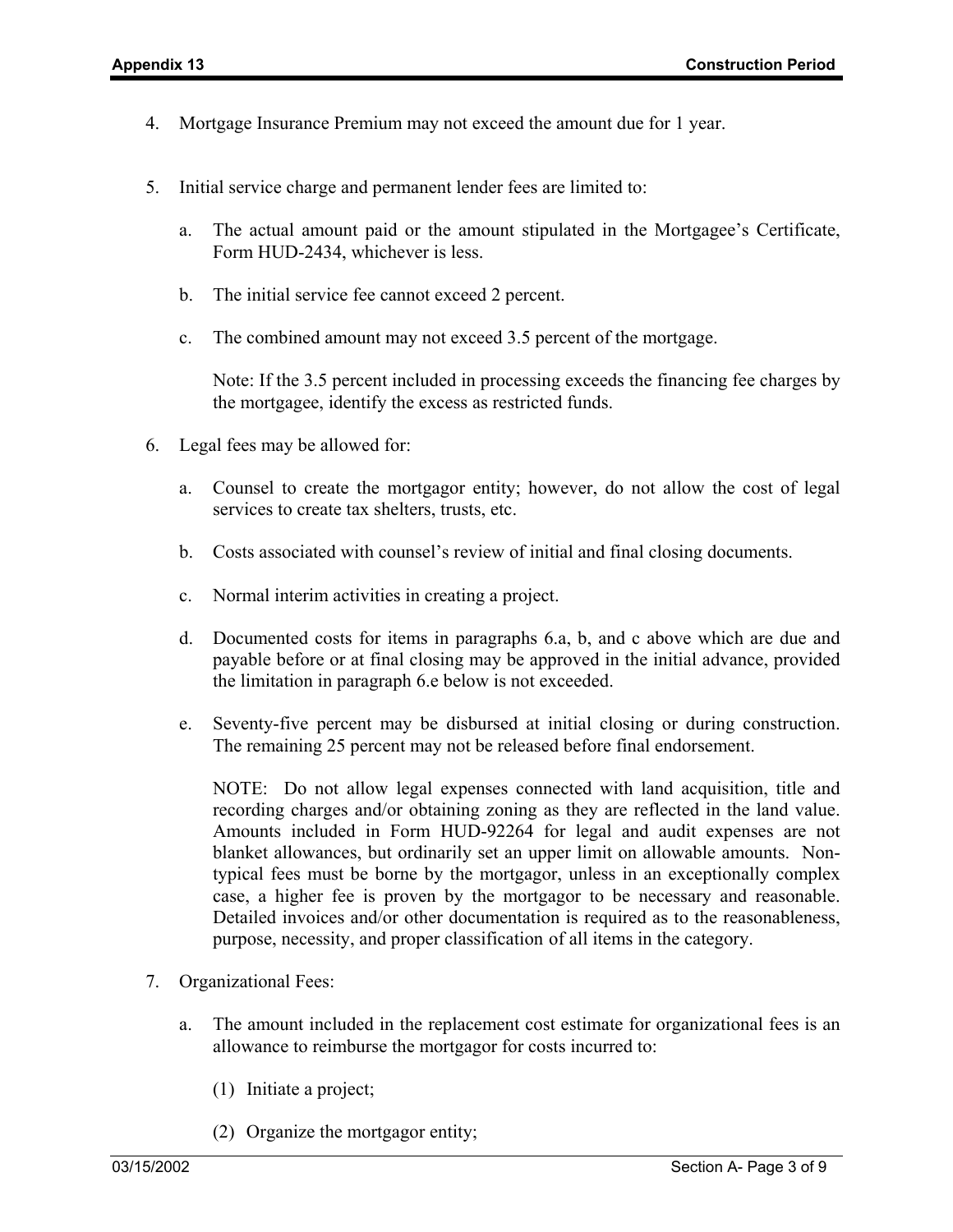- (3) Organize its planning, financing and construction, and
- (4) Control and manage construction through endorsement
- (5) Third Party costs (Appraiser etc.)
- b. Release based upon the following:
	- (1) Disburse 65 percent at initial closing.
	- (2) Disburse 15 percent during construction based upon a percentage of completion.
	- (3) Disburse the remaining 20 percent at final endorsement.
- Note: Lender's Third Party Costs, reflected in Organization Costs are exempted from the 65% rule. The rule only applies to the mortgagor's organizational costs.
	- c. This allowance may not be used to subordinate the cash requirements for closing.
	- d. At cost certification allow only the amount included in Section G of Form HUD-92264 for organizational fees, unless fully supporting documentation is submitted by the mortgagor which justifies the need for and reasonableness of the additional expenditure. Any costs incurred in excess of this allowance are not eligible for recognition in processing a mortgage increase or the equity computation on Form HUD-2580, Maximum Insurable Mortgage.
- 8. Audit fees associated with obtaining an accountant's opinion of the mortgagor's cost certification cannot be advanced until final endorsement.
- 9. Title and Recording. Approve amounts typically incurred for:
	- a. Title search and policy at the time of initial endorsement;
	- b. Recording fees at initial endorsement;
	- c. Mortgage and stamp taxes;
	- d. Survey recording fees;
	- e. Updating title policy during construction;
	- f. Final title policy and recording charges; and
	- g. Legal fees incurred with any of the above.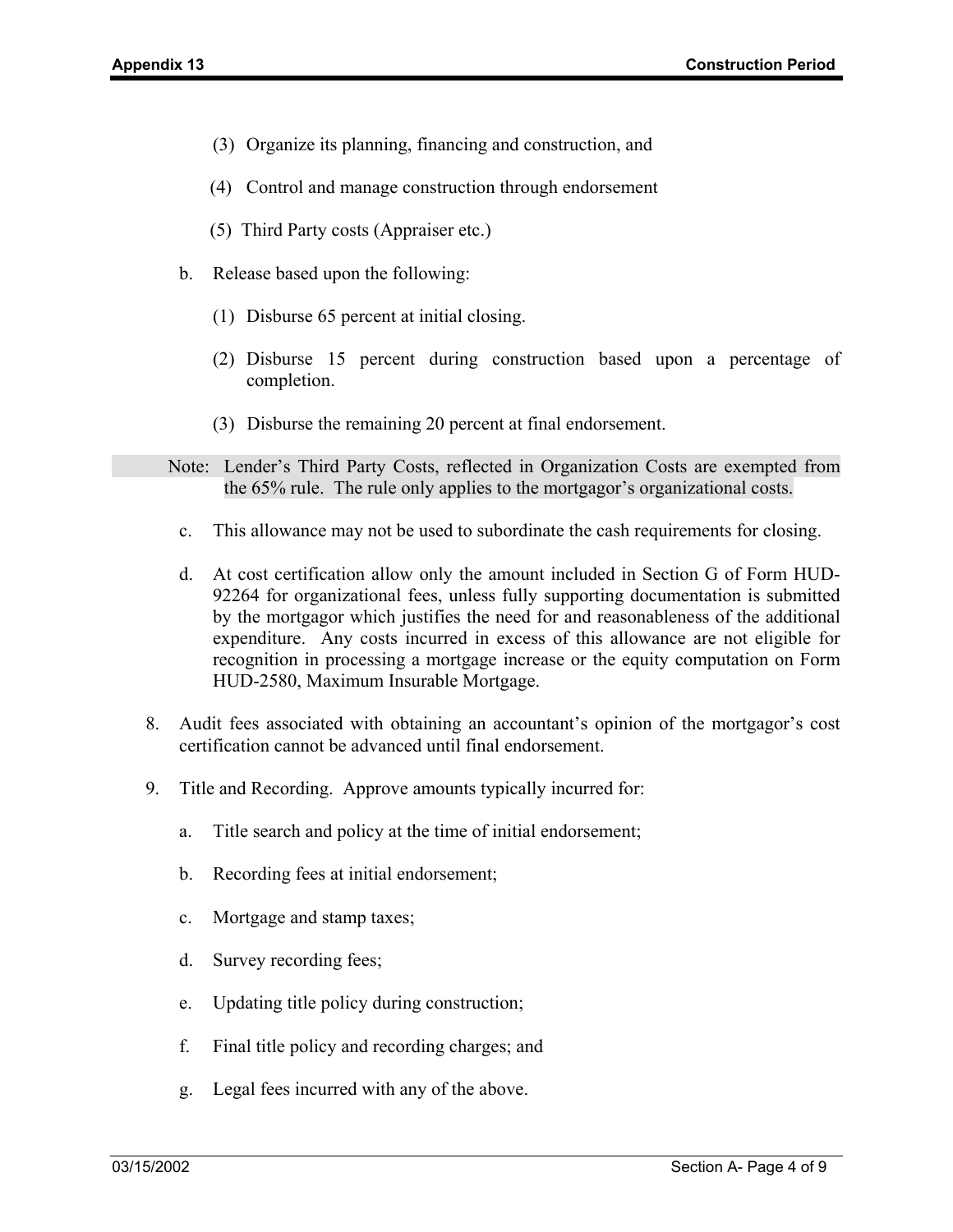- \*\* Do not fully disburse these funds at initial endorsement. Ensure that sufficient funds are maintained in the account to cover title and recording costs required at final endorsement. This may require the approval of an amount less than that requested in the initial draw.
- \*\* Do not disburse funds for title and recording cost associated with acquisition of the land or property.
- \*\* Legal, organizational, title, recording costs and taxes incurred in connection with the site purchase may be added to the cost of the land in establishing the latest arms' length purchase price.
- 10. Developer's fee is provided in the estimated replacement cost of a Section 220, 221, and 232 project involving nonprofit mortgagors. Part or all of the fee may be used to pay for transactional costs associated with developing the project including but not limited to:
	- a. Reduction of the estimated closing costs of the project;
	- b. Staff salaries;
	- c. Nonprofit working capital deposit;
	- d. Relocation expenses;
	- e. Operating deficit escrow;
	- f. Financing fees over and above the 3.5 percent included in the estimated replacement cost of the project;
	- g. Environment studies; and
	- h. Housing Consultant services provided by either in-house staff or contractor.
- 11. Pre-marketing Allowance. A pre-marketing allowance computed as \$1,500 per bed/unit is included in the replacement cost for Section 232 projects. This pre-marketing budget allows the mortgagor to pay rent, hire marketing staff, and buy promotional services, consultants, and supplies. To obtain release of the pre-marketing funds, the mortgagor must submit a schedule of marketing and lease-up activities prior to initial endorsement. HUD must approve the pre-marketing schedule including the start of lease-up activities.
- 12. Tap fees, soil testing and other fees. Approved disbursement must be fully supported and is not to exceed the amount estimated in the general contractor's or mortgagor's list of other fees for requested items. Approve disbursement only for items actually due.
- 13. The contingency reserve is included in the replacement cost of substantial rehabilitation projects.
	- a. Use the contingency reserve for: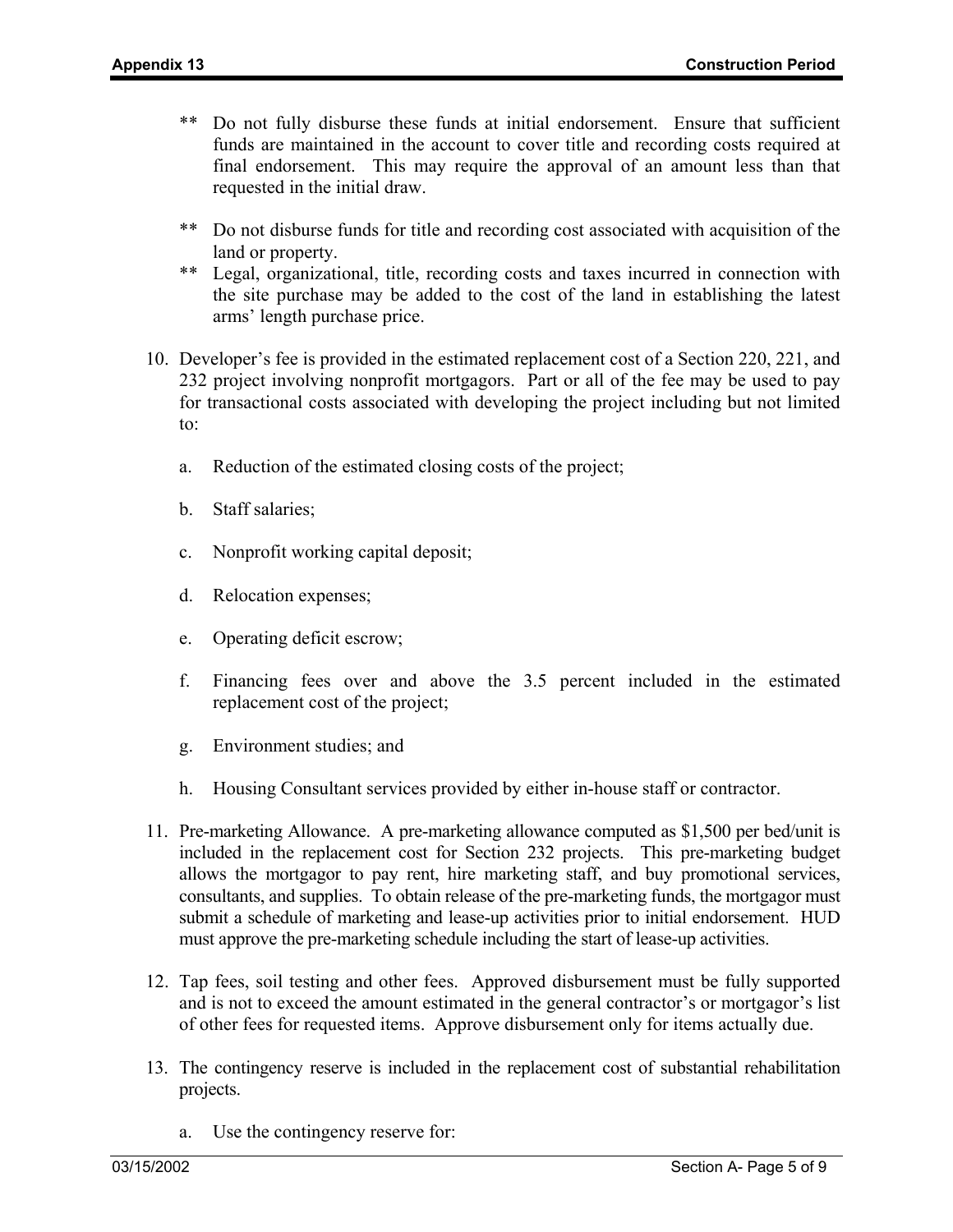- (1) Unforeseen costs of necessary changes approved by the HUD Office.
- (2) Unanticipated soft costs associated with extension of time change orders approved by the HUD Office.
- b. Changes classified as betterments by Architectural and Cost staff are ineligible for funding.
- 14. Third-Party Lender Expenses: Fees to be paid for third-party review costs of the Lender including but not limited to Architectural reviews, Cost reviews, appraisals, and market studies.
- 15. At initial endorsement, HUD fees for examination and inspection.
- 16. Sums allocated to acquisition cost of land or existing building.
- D. Allocation of Cash Available to the Mortgagor:
	- 1. Allocation of cash available to the mortgagor listed on line 42 of Form HUD-2283, Financial Requirements for Closing (excess mortgage proceeds) may be allocated to the following items:
		- a. New Construction.
			- (1) HUD's estimate of the "as-is" value of land or the actual latest arms' length purchase price, whichever is less. The latest arms' length purchase price may include the following costs incurred in connection with the site purchase:
				- (a) Legal fees associated with negotiations for acquisition of land, zoning, examination of title on the purchase or defense of title after purchase.
				- (b) Prepaid special assessments.
				- (c) Interest on bridge loans to purchase property after the date of submission of the initial application for mortgage insurance.
				- (d) Taxes.
				- (e) Cost of improvements made to the project site by the sponsor/mortgagor.
			- (2) Cash escrow to cover offsite construction cost.
			- (3) Cost of any demolition reflected in the Fair Market Value of Land. Payment is approved as demolition progresses.
			- (4) Construction and/or permanent loan discounts required to be paid at initial closing.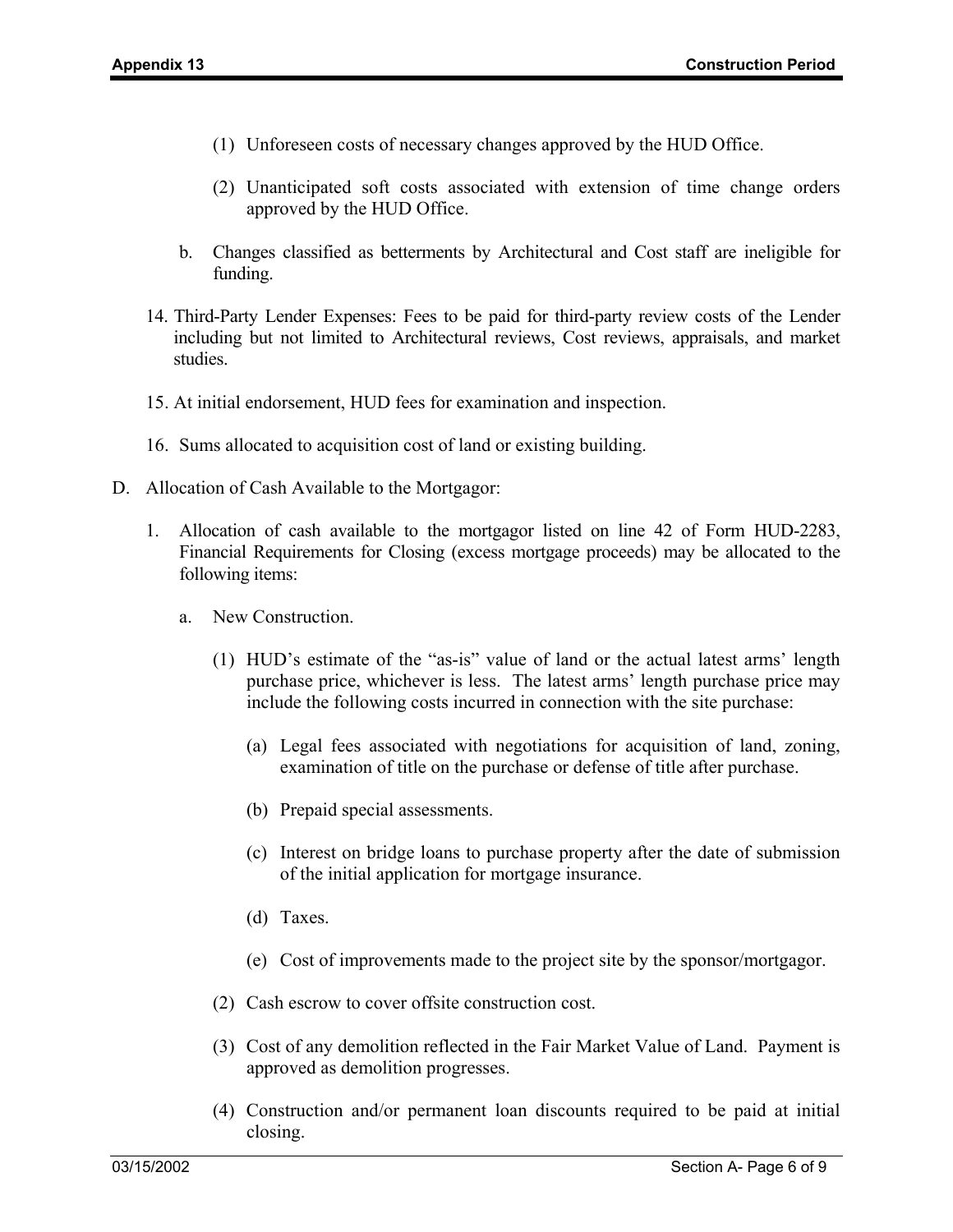- (5) Escrow to cover interest shortfall escrow, working capital deposit, initial operating deposit, nonrealty items and any permanent loan discounts not required to be paid at initial closing.
- (6) Remaining balance may be used to fund any approved change orders or held until final endorsement.
- b. Rehabilitation of Existing Construction.
	- (1) HUD's estimate of the "as-is" value by market comparison or the mortgagor's acquisition cost/existing indebtedness, whichever is less.
	- (2) Items a(1) through (6) above.
- E. Restricted Excess Mortgage Proceeds:
	- 1. Restricted excess mortgage proceeds are those excess mortgage proceeds determined not to be available to the mortgagor during construction, i.e., difference by which the HUD estimate exceeds contract amounts.
		- a. These funds cannot be used to satisfy any escrow requirements and must be held until final endorsement.
		- b. Identify these funds in an unused column of Form HUD-92451 as restricted funds.
- F. Lender Duties for Processing Form HUD-92403. The Lender must review and approve Form HUD-92403 conducting the following major responsibilities:
	- 1. Reconcile any discrepancies between the cumulative total for all advances, including the advance under consideration, and conclusions reached in the processing before recommending the advance for approval.
		- a. Enter any required adjustments in Column B and note, "No Adjustment Necessary, Except As Indicated," or "No Adjustment Necessary," as appropriate.
		- b. Enter the approved amount in the "Certificate of Mortgage Insurance" on the face of the form, and where the request is reduced, explain the disallowance on the form's reverse side.
	- 2. Determine monthly that advances are proportionate to construction progress.
		- a. Require the Lender's underwriter to advise you where advances for "soft costs", i.e., financing and carrying charges, are in excess of work progress as shown by the most current Progress Schedule accepted by the HUD and the percentage of project completion reflected on Form HUD-92448.
		- b. Take action where the mortgage is not in balance due to the fault of the contractor.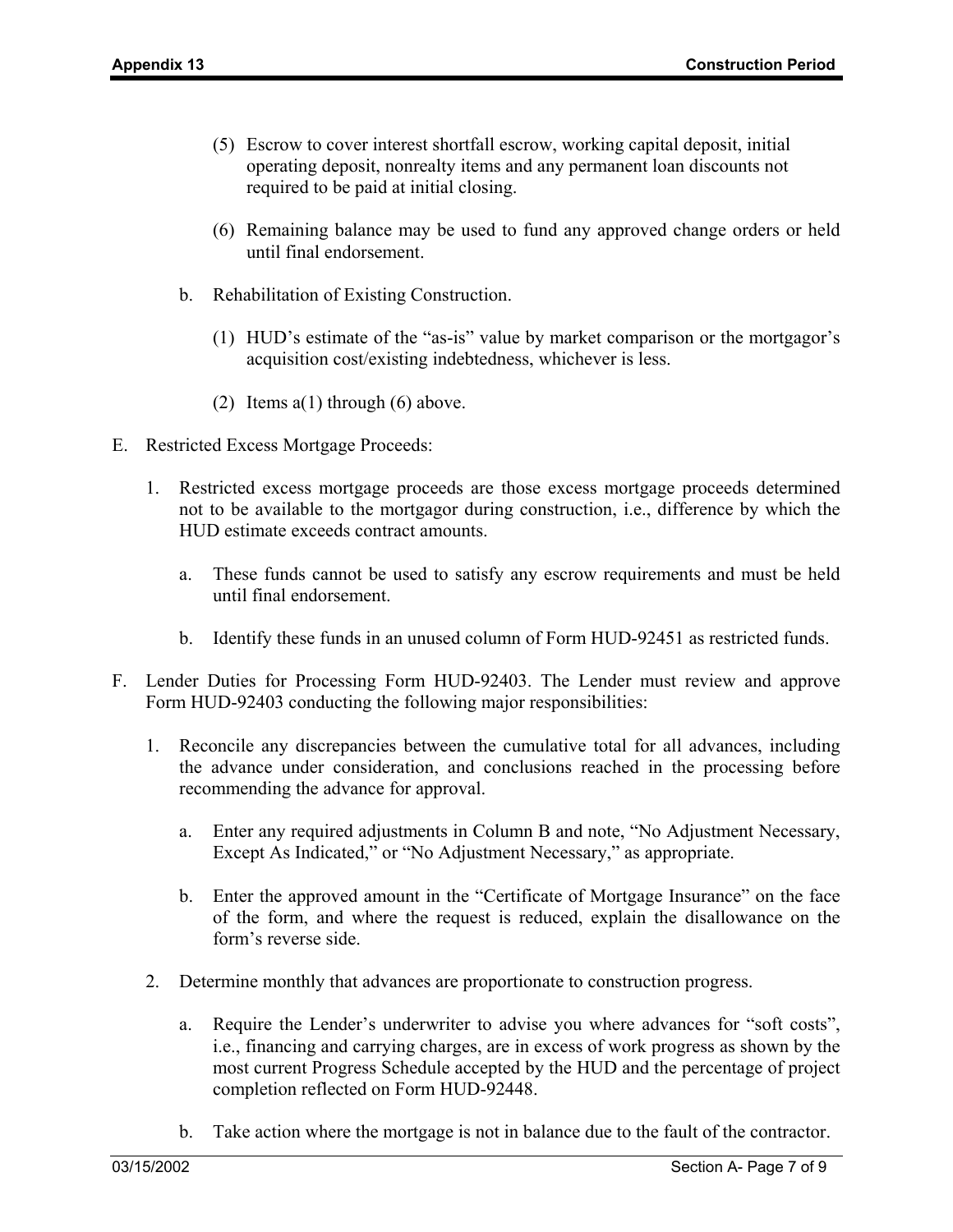- 3. Secure approval from HUD for any advance requesting release of any portion of the contractor's 10 percent holdback.
- 4. Maintain a record of approved disbursements on Form HUD-92451, Financial Record of Mortgage Loan Transaction.
- G. Certificate of Mortgage Insurance: (Prepare when the advance is eligible for approval.)
	- 1. The approved sum is the total for the Contractor's Requisition and other eligible line items.
	- 2. The total approved for any item must not exceed the amount allocated to the item unless the Lender submits a written request to HUD for permission to reallocate funds between line items.
	- 3. The sum approved for mortgage insurance is the amount approved for advance less any funds remaining in the front money escrow and any grant/loan proceeds.
	- 4. For interim advances, the Lender is to prepare this Certificate and sign for HUD, to increase the amount of mortgage insurance.
	- 5. After signing Form HUD-92403 in the space for the Authorized HUD Official, and signing Form HUD-92448 for the Director of Housing Development, the Lender sends a copy of Forms HUD-92403, HUD-92448, HUD-92451, and supporting documentation to HUD.
- H. HUD Monitoring of Interim Draws. HUD mortgage credit staff will monitor interim draws. If a problem is encountered during an interim draw, HUD mortgage credit staff will bring the problem to the Hub Director's attention in order to:
	- 1. Modify the next draw, or
	- 2. Withdraw the Lender's authority to approve advances.
- I. Disbursement of Grant/Loan Proceeds. Grant/loan proceeds may come either from a governmental source, i.e., Federal, State, or local government agency or instrumentality, or a nongovernmental source, e.g., a foundation.
	- 1. General For Governmental/Nongovernmental Source Funds. The proceeds are used to fund a front money cash escrow (Part A of the "Total Requirements for Settlement", Form HUD-92264-A) at initial closing, whether the funding source is a governmental or nongovernmental entity. See paragraph 2 below for additional options to a cash escrow available to governmental source entities only.
		- a. Disbursement priority of grant/loan proceeds in relation to mortgage proceeds and other escrows is discussed in paragraph [ A ].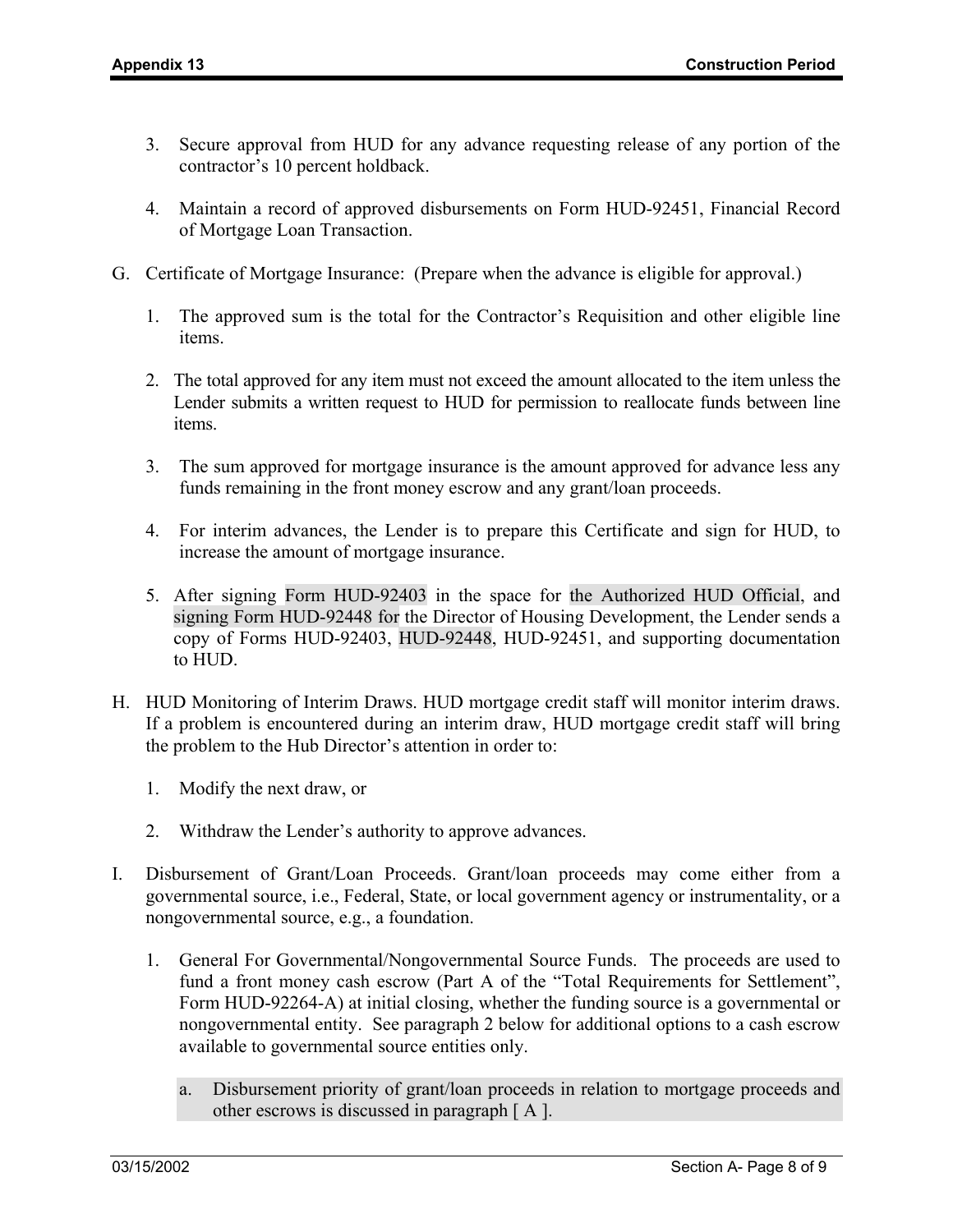- b. Disbursement procedures from the cash escrow is discussed in paragraph [ D ].
- c. Release of grant/loan proceeds may not be targeted to the completion of specific onsite improvements.
- 2. Additional Options For Governmental Source Funds. Where the grant/loan proceeds come from a governmental source, the mortgagor may use instead of a cash escrow:
	- a. An unconditional irrevocable letter of credit issued by a banking institution, or
	- b. An agreement entered into by HUD, the Lender, the mortgagor and the governmental entity for a pro rata disbursement of the loan/grant proceeds.
		- (1) Pro Rata Agreement for Governmental Source Funds. See Chapter 8.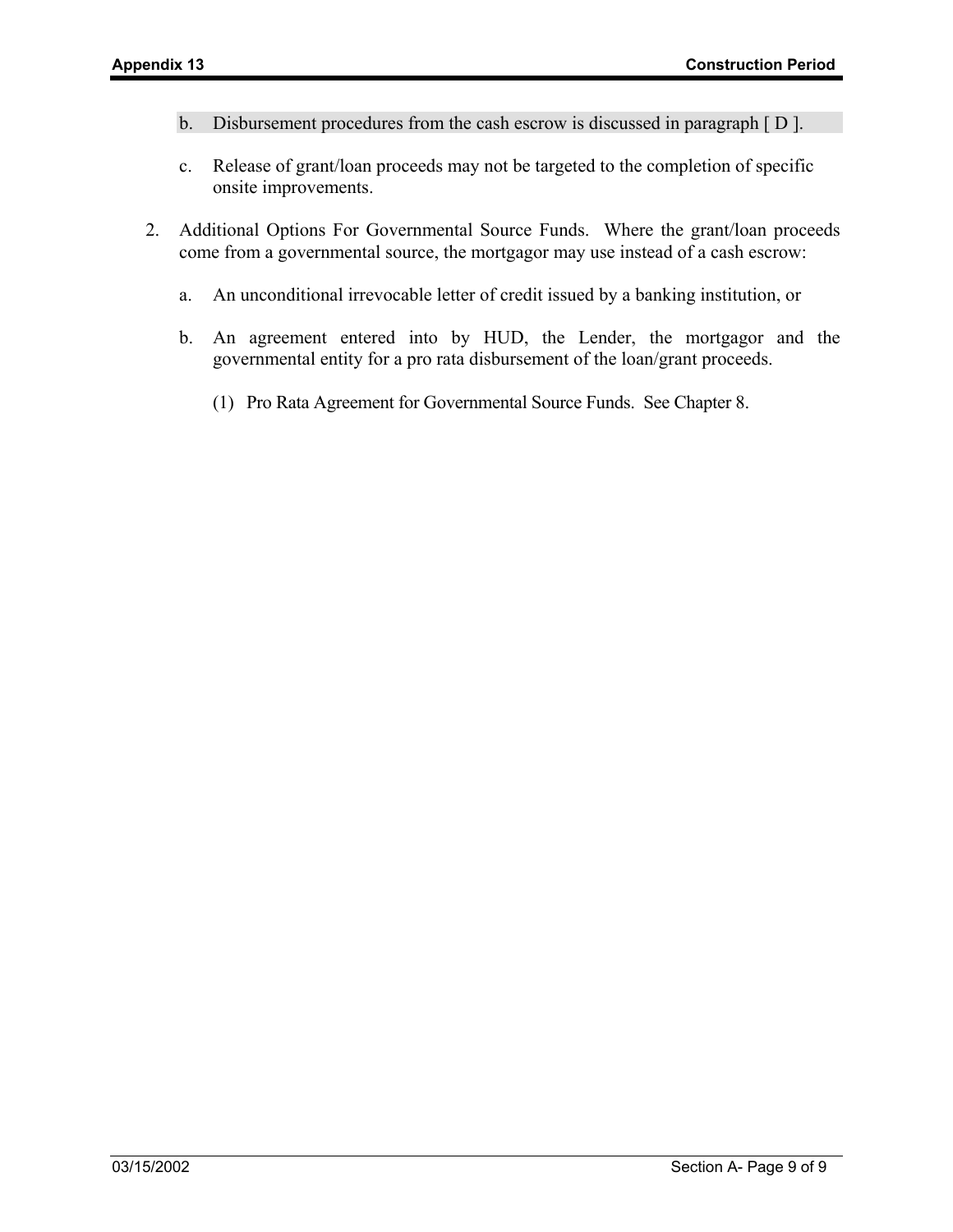#### **Contractor's Monthly Requisition and Related Matters 13B**

- A. Contractor's Monthly Requisition must be made on Form HUD-92448. The Contractor's Prevailing Wage Certificate on the form's reverse side must be signed. The HUD Inspector reviews for acceptability. If acceptable, forward to Lender's mortgage credit analyst for further processing.
	- 1. Eligible items for inclusion on Form HUD-92448.
		- a. Acceptably completed onsite work, i.e. in full compliance with contract documents;
		- b. Materials acceptably stored onsite itemized by quantity and cost with supporting invoices;
		- c. Components acceptably stored offsite, where provisions are made at initial closing in accordance with Chapter 12, and requirements of Paragraph B below are met.
		- d. The Architect determines amounts due by job site observation of acceptable work. (The HUD Inspector makes the determination if there is no Architect.)
		- e. The HUD Inspector:
			- (1) Checks the Architect's determination using Form HUD-2328, Schedule of Values, and trade item cost breakdowns (guides) to assure that amounts are reasonable for acceptable work and that funds remain for unacceptable and incomplete work;
			- (2) Spot checks the count of stored onsite items, determines that storage is acceptable, and assures that amounts are reasonable for approval;
			- (3) Checks the invoice and certificate for stored onsite items, and approves payment after assuring that funds remain for transportation to the site and erection.
	- 2. Ineligible items for inclusion on Form HUD-92448.
		- a. Noncompliant work and work supported or dependent upon noncompliant work. Work changes completed in anticipation of future change order approvals are noncompliant work.
		- b. Additive change orders. Refer all change orders to HUD for processing and payment.
		- c. Offsite work. See Paragraph C below for the contractor's requisition of payment, and release of funds to the mortgagor for acceptably completed offsite work.
	- 3. Modification of Contractor's Requested Amount.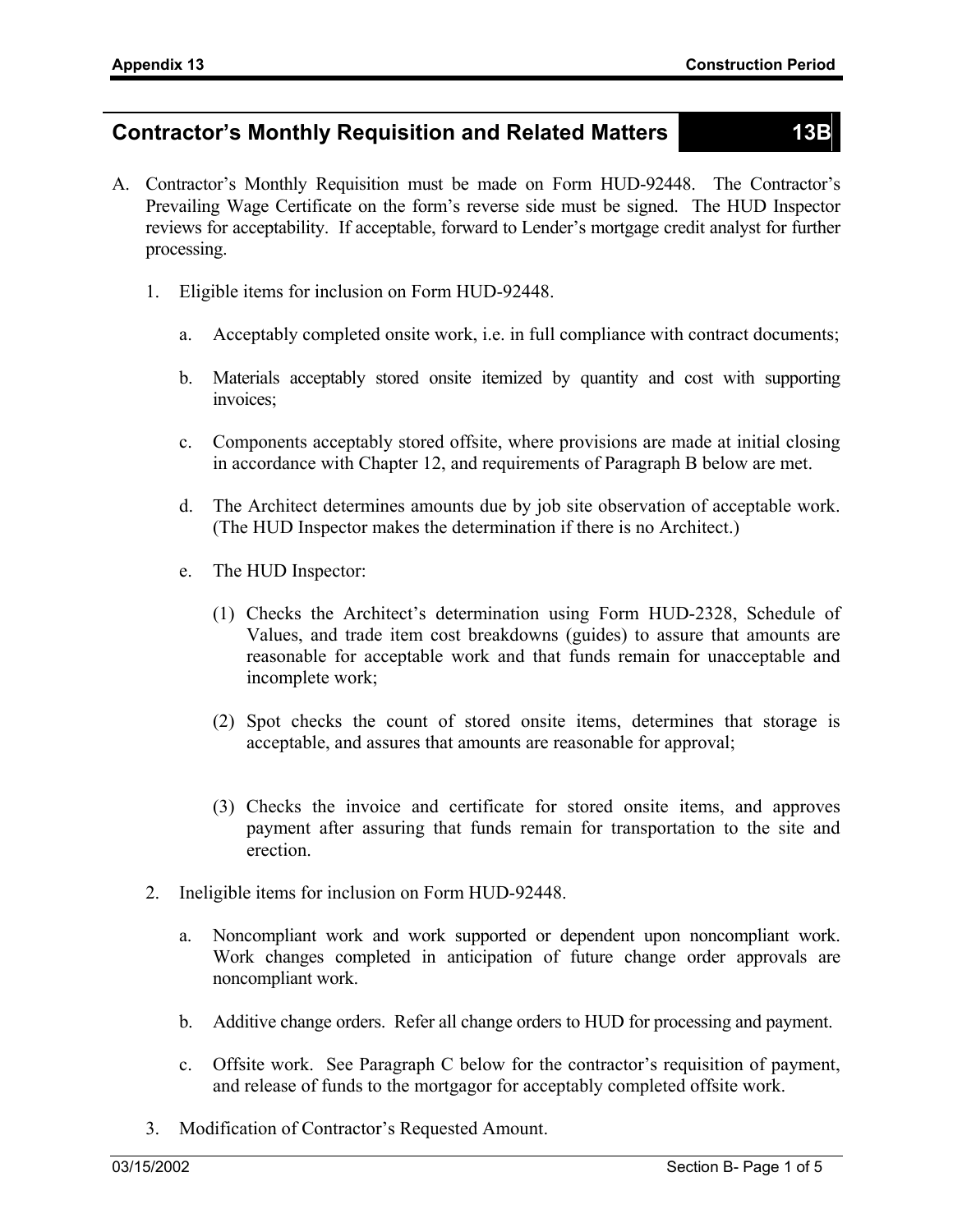Where there is disagreement with the requisition, the HUD Representative may modify the contractor's requested amount by:

- a. Entering trade item modification(s) on Form HUD-92448;
- b. Explaining the modification(s) in the HUD Representative's Trip Report, Form HUD-95379.
- c. Completion of Form HUD-92448, Items (1) through (13) are made by the Lender.
- 4. Supporting Documentation.
	- a. In order to help the HUD Inspector reconcile differences with contractor claims, the contractor will submit receipts, bills of lading for onsite deliveries, billings for onsite work, evidence of onsite payrolls, etc.
	- b. Surveys may be submitted with each contractor's requisition for improvements not previously shown on a survey, especially regarding:
		- (1) Where the siting of structures or setting of finished floor elevations are questioned;
		- (2) Location of materials stored onsite.
	- c. A survey is required for the next to last advance.
- B. Components Stored Offsite.
	- 1. Eligible Building Components. Only "building components" qualify for insurance of advances when stored offsite.
		- a. An "eligible building component" is a manufactured or pre-assembled building element which, by reason of bulk, size or weight, vulnerability to weather conditions or lack of space at the site, is impractical to store at the site.
		- b. Eligible building components comprise, but are not limited to:
			- (1) Precast concrete floor, wall, and roof panels;
			- (2) Assembled bath and/or kitchen core units;
			- (3) Fully fabricated structural steel beams and columns.
		- c. Items that are not eligible "building components" are (but not limited to): kitchen appliances, carpeting, wood roof trusses, etc.
	- 2. Basic Requirements for insured advances.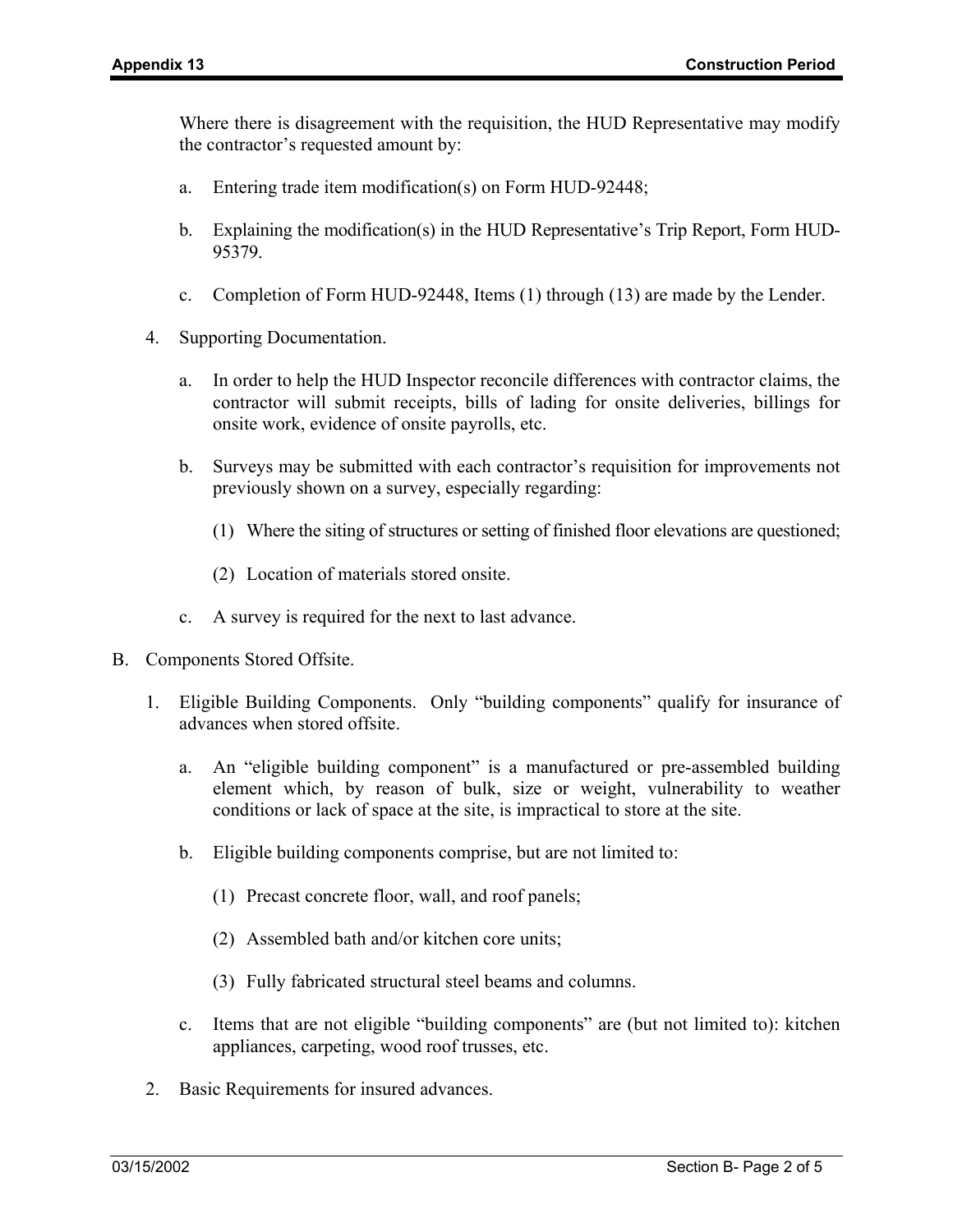- a. The Lender must have agreed to the necessary provisions at initial closing. See Chapter 12.
- b. The Construction Contract must include the rider "Amendment to the Construction Contract for Components Stored Offsite." See Forms Appendix.
- c. Payments are limited to the invoice value of the components.
- d. The contractor and its surety bear full responsibility for fraudulent claims for payment and fraudulent disposition of such payments. Safeguards are to protect against premature payments, against materials that do not meet contract requirements and against losses not covered by insurance.
- e. The construction contract must be secured by a 100 percent performance and payment bond.
- f. Components must be stored at a location approved by the Lender and HUD.
- 3. Lender's Responsibilities.
	- a. File Uniform Commercial Code (UCC)-1, financing statements with the proper office in the proper jurisdiction.
	- b. Make whatever additional filings are necessary to maintain a first lien on the components until they are incorporated into the building(s).
	- c. Release the financing statement filings as appropriate.
	- d. Unconditionally certify by letter to HUD that the security instrument(s) is (are) a "first lien" on the components covered by the instrument(s). The Lender's certification must be supported by an opinion from the Lender's counsel.
	- e. In the event of default under the mortgage, either assign its security interest to HUD or acquire title through foreclosure to the components intended for use or incorporation into the building(s) and convey title to HUD.
- 4. General Contractors' Responsibilities.
	- a. All direct and indirect costs associated with the storage and transportation of components stored offsite;
	- b. Obtaining a risk of loss insurance policy which covers the components. Evidence of this policy must be submitted to the Lender prior to approval of any advance for components stored offsite;
	- c. Assurance that there is a valid security agreement that is a first lien on the components.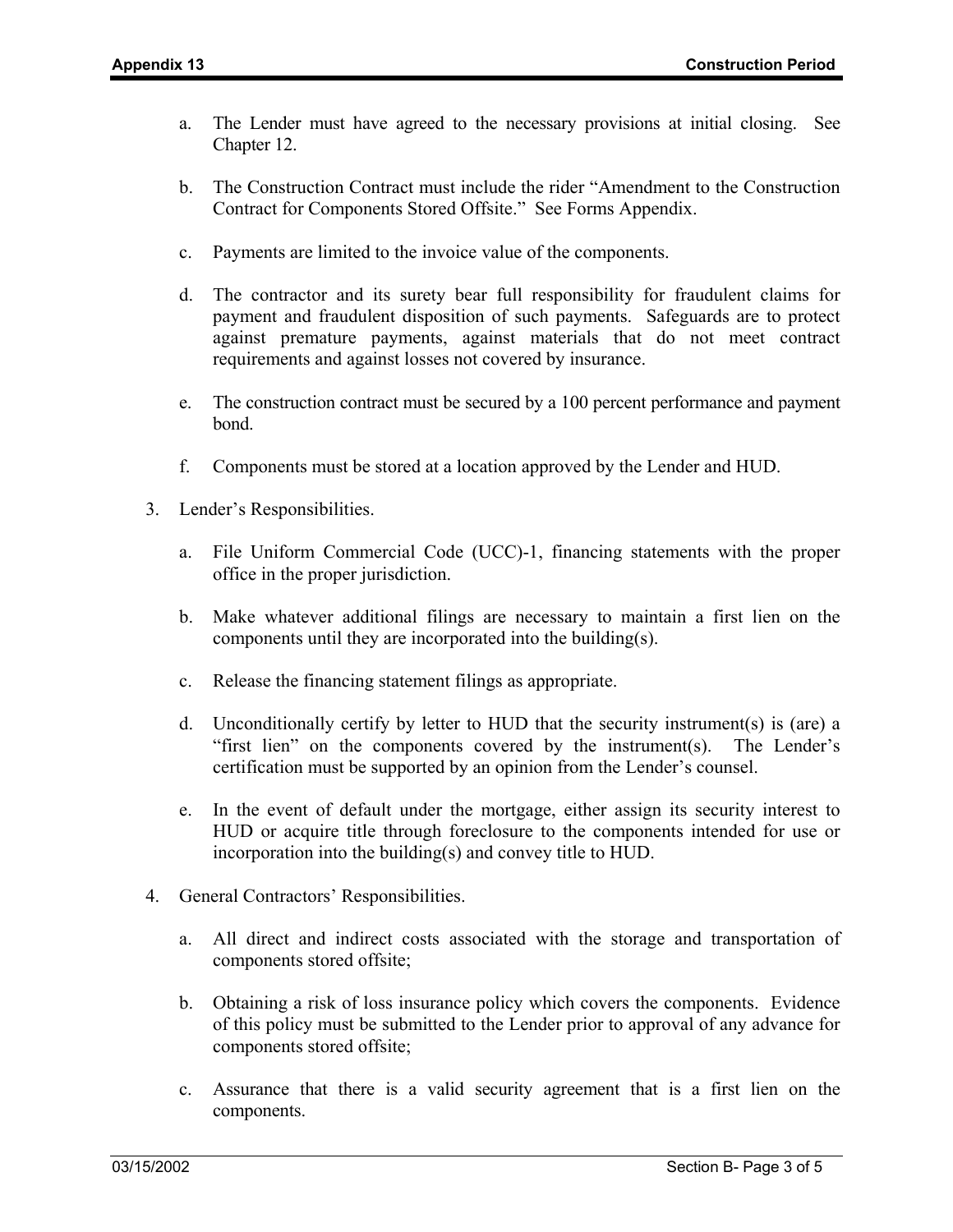- 5. Contractor's Requisition. All requests for payment for components stored offsite must be submitted on Form HUD-92448, Contractor's Requisition, accompanied by the following:
	- a. A statement from the mortgagor's Architect certifying that:
		- (1) He/she has visited the storage site and inspected the components for which payment has been requested;
		- (2) The components are in good condition and they comply with the contract requirements;
		- (3) The components are properly stored and protected;
		- (4) The components are segregated, in an easily identified manner from other materials stored at the same site and are marked for identification;
	- b. A bill of sale accompanied by an itemized invoice transferring title of the components to the mortgagor;
	- c. A copy of the security agreement provided to the mortgagee by the mortgagor;
	- d. A copy of the financing statement or statements filed by the Lender in accordance with the Uniform Commercial Code;
	- e. A warrantee from the Lender that the security instruments represent a first lien on the building components;
	- f. An opinion from the Lender's attorney that he/she has reviewed the security agreement and associated documents relative to the building components and that the security agreement creates a valid security interest in the collateral and that when the financing statement or statements is (are) duly filed, the secured party will have a first lien.
- C. Offsite Construction. Separate from work done under the Construction Contract for the project. Where offsite work is completed by the mortgagor, rather than by a municipality or utility company, a separate construction contract is required, even if completed by the project contractor. Offsite work must also be funded from sources outside the mortgage, except that an escrow for its completion may be funded from available excess mortgage proceeds.
	- 1. Completion Monitoring is performed by the HUD Representative and reported on the Trip Report, Form HUD-95379. See HUD Procedures.
	- 2. Contractor's Requisition is by letter to the mortgagor. Do not use Form HUD-92448 to reflect the value of acceptably completed offsite work, even if completed by the project contractor. Request for Approval of Advance of Escrowed Funds, Form HUD-92464, is used.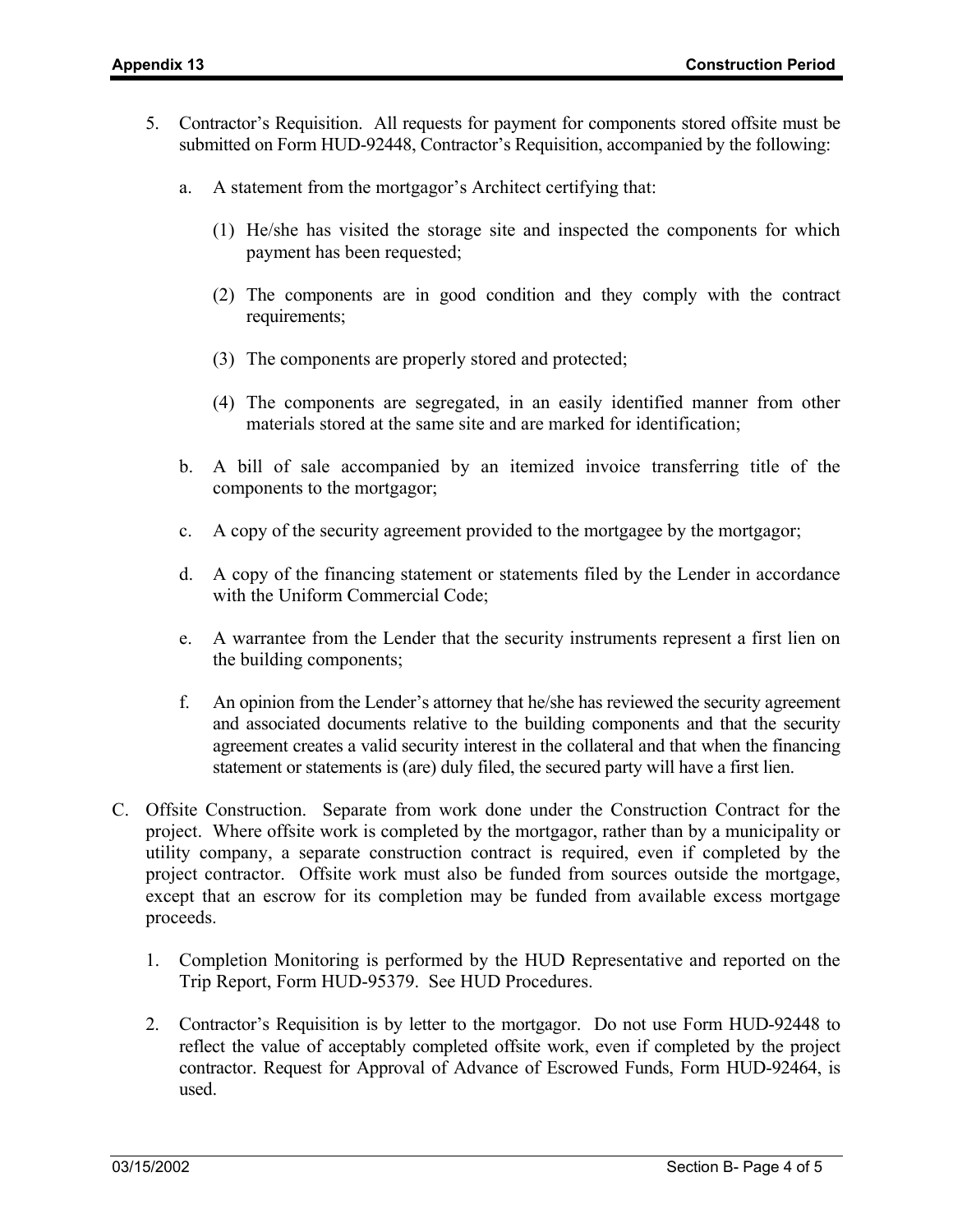3. Construction Changes for offsite work must be requested by letter. Form HUD-92437, Request for Construction Changes, may be used as a guide, but the form itself must not be used for offsite change orders.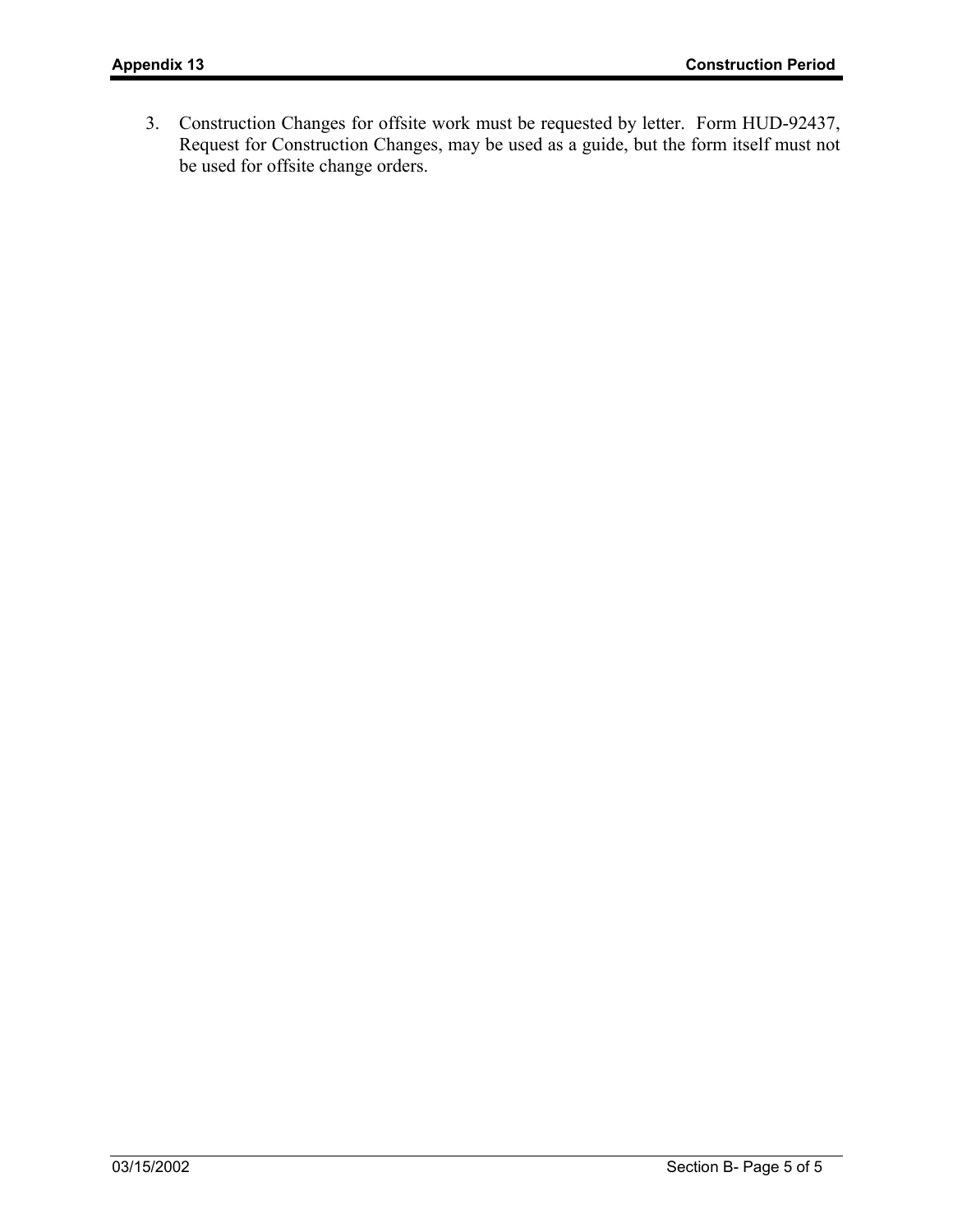#### **Amendment to the Construction Contract for Payment for Components Stored Offsite**

- A. The undersigned as Contractor and as Owner will abide by the following conditions to induce the Commissioner to release mortgage proceeds for the payment of components stored offsite.
	- 1. The components stored offsite that will be recognized for payment under Article 3.B(3) of the contract are those listed and approved by HUD as an appendix to the Contractor's and/or Mortgagor's Cost Breakdown, Form HUD-2328, attached to the Contract as Exhibit "A". The appendix must provide an inventory of the "stored components" and a breakdown of the line item of which the stored components are a part. The breakdown must state:
		- a. Cost of Components (Invoice Value),
		- b. Cost of transportation form the offsite storage location to the construction site,
		- c. Cost of Installation, and
		- d. Costs of any other items included in the line item.
	- 2. The Contractor is responsible for:
		- a. All direct and indirect costs associated with the storage and transportation of components stored offsite.
		- b. Obtaining a risk of loss insurance policy which covers the components during storage, in transit and until installed at the project site. The policy must name the Mortgagor, the Mortgagee and the Commissioner as their interest may appear. Evidence of the existence of this insurance must be submitted to HUD prior to the approval of any advance for components stored offsite.
		- c. Assuring to the satisfaction of HUD proper identification and segregation of components while in storage and protection of components while in storage and transportation.
		- d. Securing from the mortgagor or mortgagee all necessary security agreements, copies of financing statement, and documentation pertaining to first lien warranties, and submitting them with the request for payment.
		- e. Providing corporate surety bonds for on-site improvements on Form FHA 2452 for payment and performance bonds, each equaling 100 percent of the HUD estimate of construction or rehabilitation cost.

### **13C**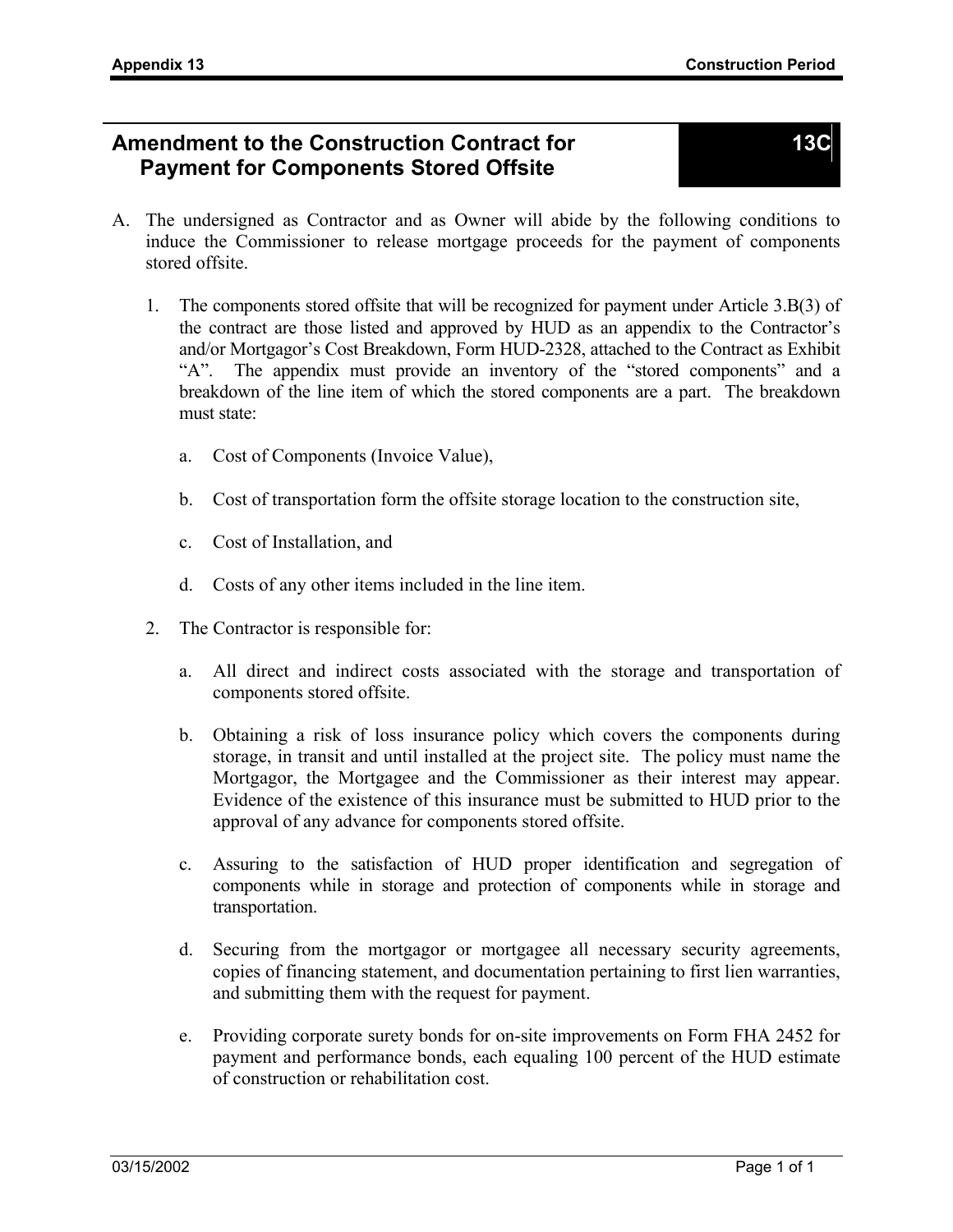- 3. All requests for payment for components stored offsite must be submitted by the Contractor on Form HUD-92448, Contractor's Requisition, accompanied by the following:
	- a. A statement from the Architect certifying that:
		- (1) He/she has visited the storage site and inspected the components for which payment has been requested,
		- (2) The components are in good condition and they comply with the contract requirement,
		- (3) The components are properly stored and protected,
		- (4) The components are segregated, in an easily identified manner from other materials stored at the same site and are marked for identification.
	- b. A bill of sale accompanied by an itemized invoice transferring title of the components to the mortgagor.
	- c. A copy of the security agreement provided to the mortgagee by the mortgagor.
	- d. A copy of the financing statement filled by the mortgagee in accordance with the Uniform Commercial Code.
	- e. A warranty from the mortgagee that the security instruments requested a first lien on the building components.
	- f. An opinion from the mortgagee's attorney that he/she has reviewed the security agreement and associated documents relative to the components for which advance are sought and that the security agreement creates a valid security interest in the collateral and that when the financing statement is duly filed, the secured party will have first lien.
- 4. Restrictions.
	- a. Payments for components stored offsite shall be limited to the cost of components (Invoice Value) identified in the HUD approved appendix to the Contractor's and/or Mortgagor's Cost Breakdown, Form HUD-2238, attached to the Contract as Exhibit "A," and shall be subject to a 10 percent holdback.
	- b. In no case shall a payment be approved for components stored offsite to a contractor whose performance, in the judgment of the HUD Field Office Manager, is marked by serious deviations from the contract documents.
	- c. At no time may the outstanding amount of insured advances for components stored offsite exceed 50 percent of the total estimated construction costs a specified in the construction contract.
	- d. The minimum amount for any single advance is \$10,000.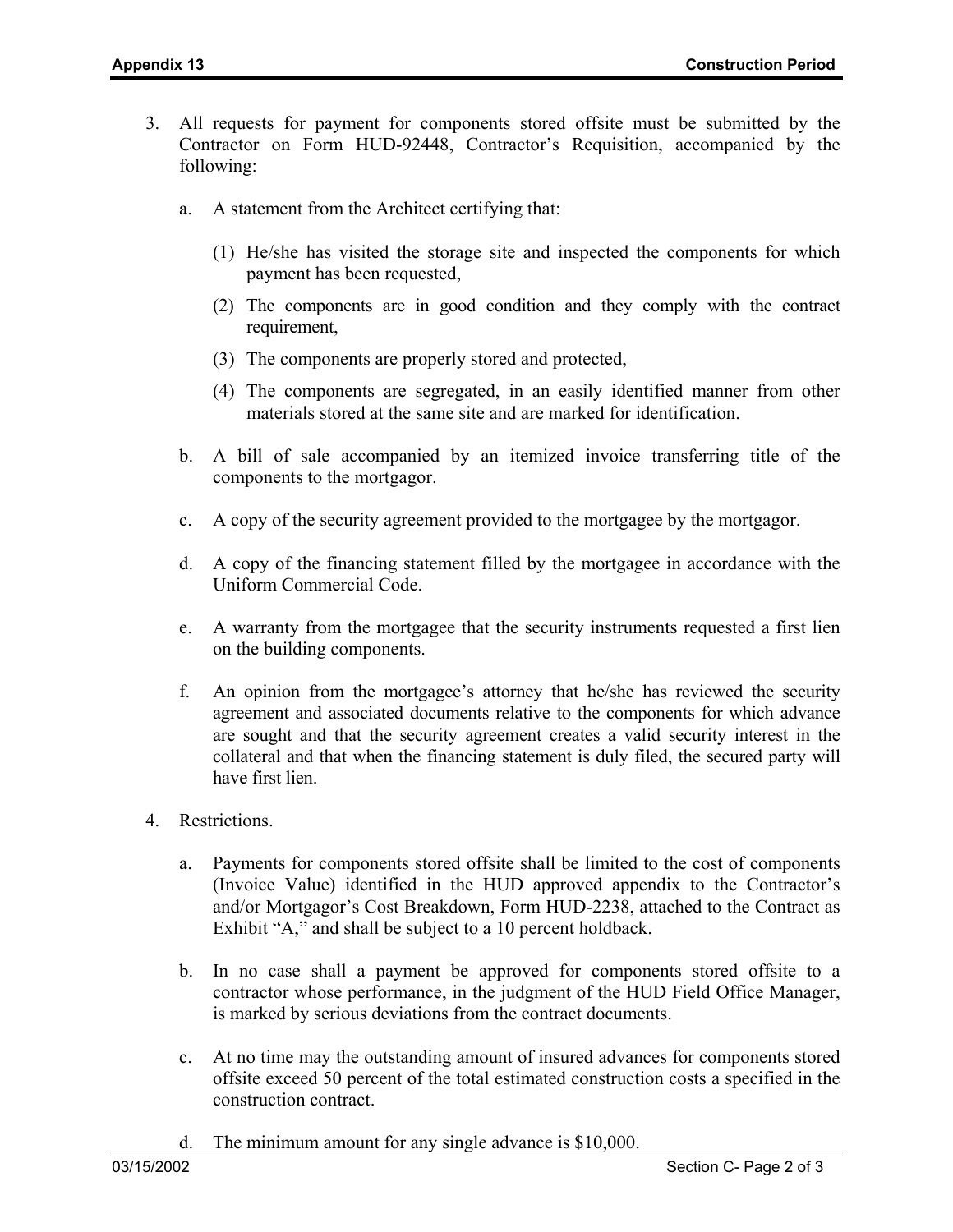| <b>OWNER</b> | <b>CONTRACTOR</b> |
|--------------|-------------------|
| DATE:        | DATE:             |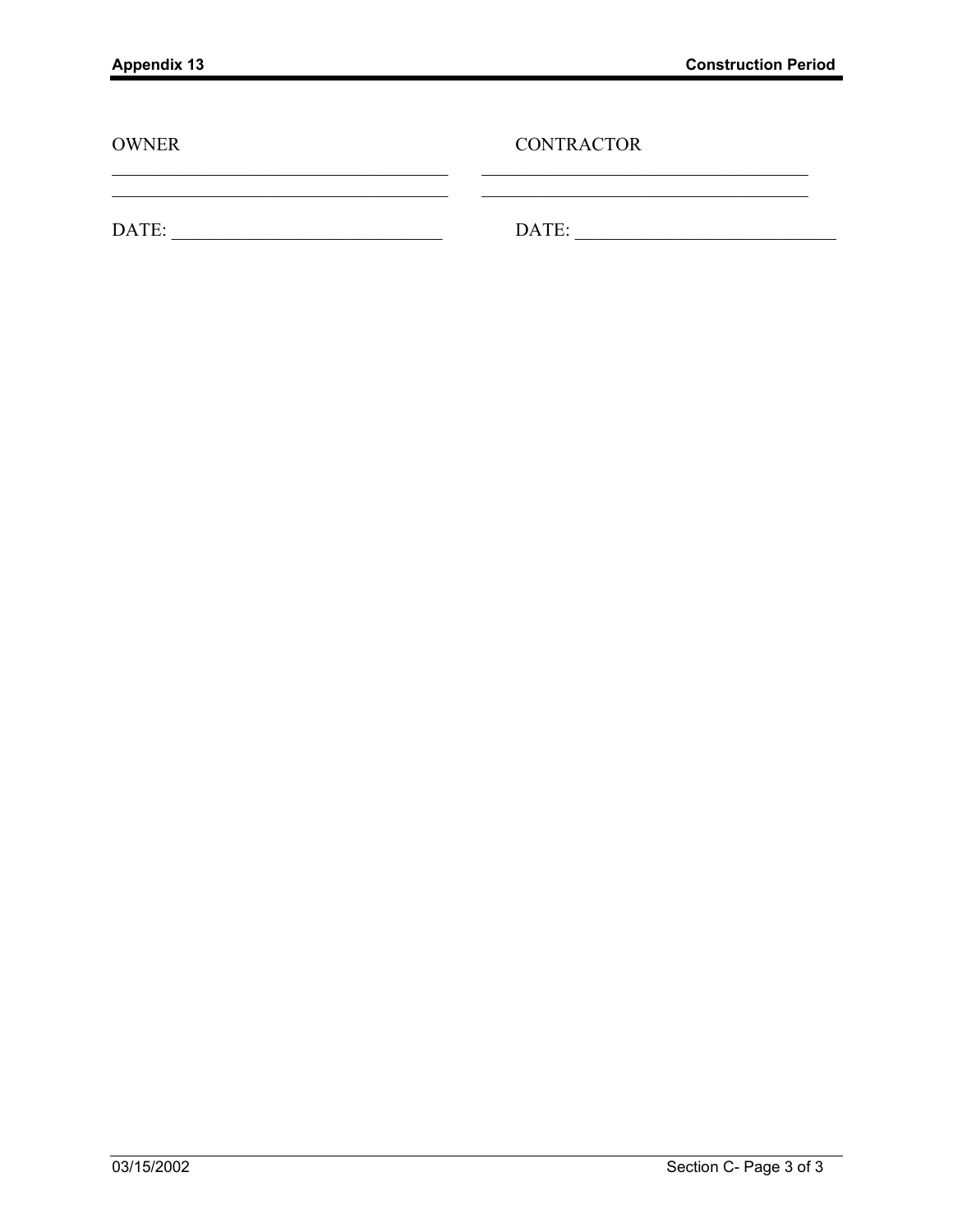## **Problems Before Final Closing 13D 13D 13D**

- A. General.
	- 1. Additional attention must be given to projects that are experiencing difficulties that may lead to default before reaching final closing. Diagnose problems and take immediate measures during critical periods of project construction to avoid foreclosure or assignment, and to avoid serious hardship to mortgagors, contractors and mortgagees.
	- 2. Prompt action must be taken to correct problems as they arise. Where requested relief cannot be granted for statutory, regulatory or administrative reasons. However, a prompt and final disapproval must be given.
- B. Problems leading to default include:
	- 1. Construction problems due to:
		- a. Work stoppage,
		- b. Contractor abandonment of job,
		- c. A change in the contractor, owner or architect during construction,
		- d. Construction defects untreated for 30 days, and
		- e. Extended periods of bad weather, strikes, etc.
	- 2. Financing problems due to:
		- a. Contractor's inability to complete because of underfinancing.
		- b. Overruns in carrying charges due to circumstances beyond the contractor's and mortgagor's control.
		- c. Overruns in construction hard costs caused by:
			- (1) Mandatory changes,
			- (2) Voluntary changes, and
			- (3) Price escalation.
	- 3. Inadequate income due to:
		- a. Underestimated operating expenses,
		- b. Overestimated rents and long-term occupancy levels, and
		- c. Inadequate or lack of operating deficit.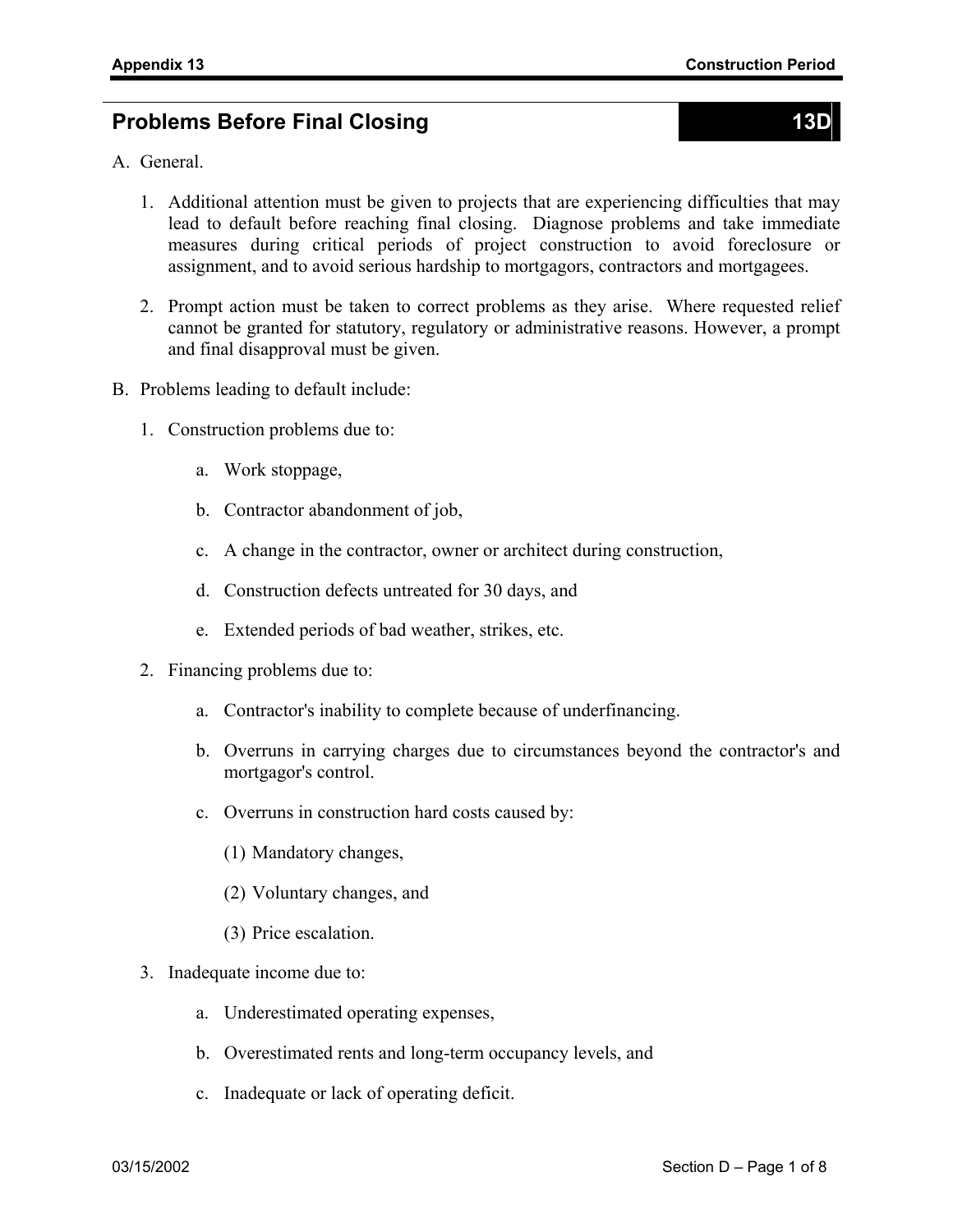- C. Defaults during construction. HUD staff will consider alternative measures that can be offered to avoid foreclosure and hardship to all concerned parties regardless of the cause.
	- 1. Request field counsel to provide legal guidance and participate in meetings to discuss the consequences of default and possible preventive measures.
	- 2. Telephone Lender.
		- a. Speak to a responsible official and obtain an opinion on the cause of default, methods of cure and probability of cure.
		- b. Advise the Lender:
			- (1) To preserve its rights against the surety by giving prompt oral and written notification of the contractor's lack of performance or default, and by demanding performance under the contract of surety (see paragraph 3. below), and
			- (2) To consult with its attorney and to secure HUD approval before entering into any formal or informal agreement with the surety.
	- 3. Notification of Surety. Lender must send a notice to the bonding company with a copy to the general contractor for all conditions affecting the bonding company's interests. The notice should be sent to the bonding company's principal office, and its regional or branch office, attention: Claims Department.
		- a. Conditions requiring notification, include:
			- (1) A sustained work stoppage,
			- (2) Nonpayment of subcontractors, suppliers, workmen, etc., and
			- (3) Failure to maintain satisfactory progress.
		- b. Conditions that require obtaining surety's approval in advance include:
			- (1) Approving a change order or aggregate of change orders that exceed 10 percent of the contract price, and
			- (2) Extension of the bond by surety where there is a compelling reason why the contractor cannot remedy a latent defect before the bond's expiration date.
		- c. The mortgagor is responsible for requesting surety's performance, the Lender must act to protect its and HUD's interests, and HUD must take the final action to protect its interests under conditions in paragraph a. above.
	- 4. Advise the mortgagor of the contractor's violation, and/or lack of performance by the architect or mortgagor, and give 30 days for correction.
	- 5. Assess the situation by considering: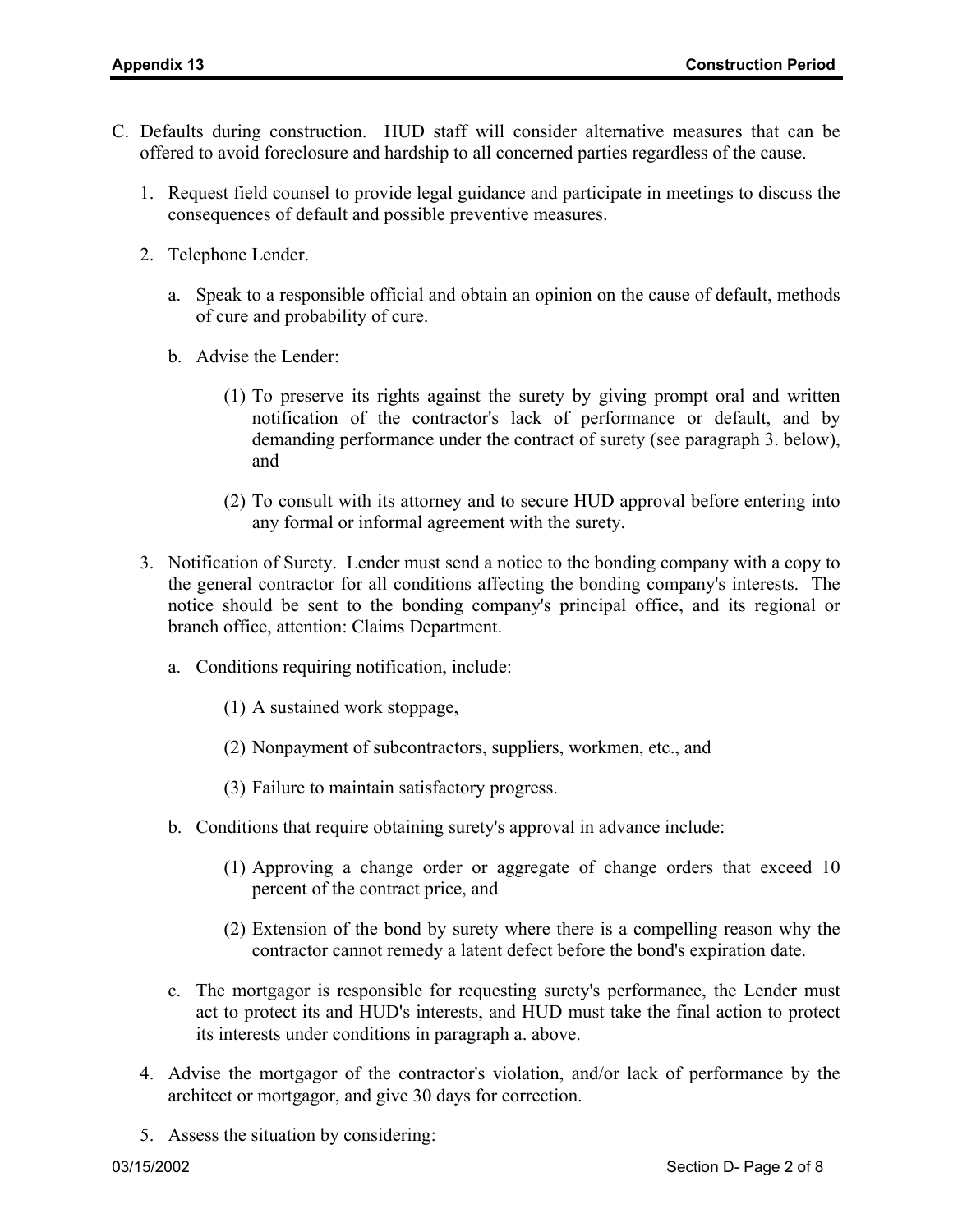- a. Percentage of construction complete,
- b. Occupancy (including current estimates of income, expenses and occupancy projections),
- c. Type of assurance of completion (bonds, cash escrow),
- d. Status of escrow deposits,
- e. Undrawn amount of letters of credit (including working capital), and
- f. Any other pertinent information.
- 6. HUD staff should meet to assess available options and prepare a position to present to interested parties. The meeting should include the Hub Director, Field Counsel, and a representative from Asset Management. Separate meetings by staff with one or more of the non-HUD parties may be helpful before holding a general meeting with all interested parties.
- 7. Convene a general meeting of all interested parties with either a direct or indirect interest in the project to explain the consequences of default. Hold such a meeting even where there is no possibility of HUD granting a mortgage increase or other form of relief.
	- a. Emphasize that all non-HUD participants must make a meaningful contribution before HUD will assume any additional risk. Such contributions include:
		- (1) Infusion of new capital through adding partners, syndication or other investments, and/or
		- (2) Concessions by the Lender to avoid a loss (e.g., deferral or forgiveness of interest, taking a partial assignment of the partnership interest, etc.).
	- b. State firmly and unequivocally that the non-HUD parties must work out the remedy if the default is to be cured.
	- c. Clarify that unless a written firm proposal for a workout is developed, assignment or foreclosure of the mortgage will be the consequence.
	- d. Address the remedies covered in paragraph D below, as appropriate.
- 8. Extension of Lender's election period to assign a loan for insurance benefits should not be granted where a workout proposal is not developed. Thirty days should be the maximum extension in most cases.
- D. Remedies to avoid/cure defaults.
	- 1. Call on the Bonding Company to perform, where applicable.
		- a. Request field counsel to communicate with surety where it fails to perform to terms of the bond, and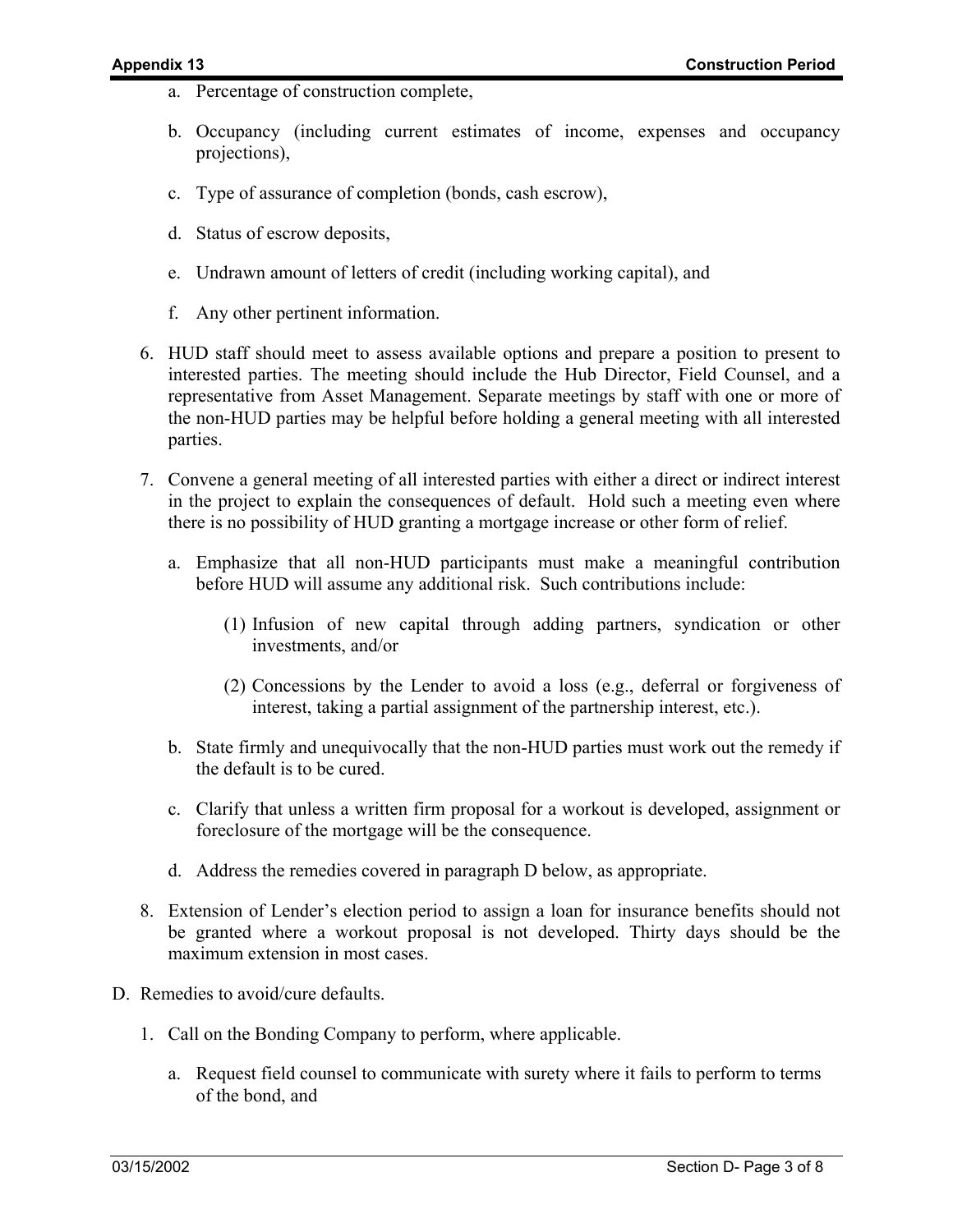b. Where surety refuses to honor its obligations after communications by field counsel, request the Department of Treasury to initiate procedures for removal of the surety from the Treasury Circular 570. List the surety, contractor, and project; describe the particulars, including nature of the problem, length of delays and actions taken by mortgagor, mortgagee and HUD to secure surety's performance; and attach a copy of the bond(s). Mail to:

> U.S. Department of Treasury Surety Bond Branch Financial Management Service Washington, D.C. 20227

- c. Distribute copies of the letter to the Washington Docket, Field Office Docket and Director, Office of Business Products.
- 2. Lender or Title Company control payments through issuance of two- or three-party checks to assure that disbursed mortgage proceeds are applied for the intended purpose and not diverted to other uses.
	- a. All money drawn for construction must actually be paid to subcontractors, suppliers, and workers on the job.
	- b. Money drawn for specified purposes, e.g., architect's fees, insurance premiums, taxes, etc., must not be diverted to other uses.
- 3. Transfer construction funds to soft cost expenses, i.e., keep the mortgage in balance. The liquidated damages clause in the construction contract provides a source of funds for overruns in interest, taxes, MIP and insurance (soft costs) that are due to construction delays which are the general contractor's fault.
	- a. Authorize the transfer of funds from the construction contract for payment of soft cost overruns, where it becomes apparent that the scheduled date for completion cannot be met due to the fault of the contractor. The amount of transferred funds must be reflected on subsequent Forms HUD-92448, as a decrease to item 7, Sum of Cost Breakdown Items Plus Inventories of Materials.
		- (1) The transfer of funds will get the attention of the contractor, surety (if any), mortgagor and mortgagee, as well as address any financial necessity.
		- (2) Notify the contractor, surety (if any), mortgagor and mortgagee by certified mail of the amount and the reason for the transfer.
		- (3) Require written acknowledgement of the notification from the mortgagee and surety, if any.
	- b. Computation for funds transfer from the construction budget. When the amount originally allocated to interest on Form HUD-92451, Financial Record of Mortgage Loan Transaction is exhausted or near exhaustion, request the Architect and HUD representative to estimate the earliest date of construction completion. Use this date to: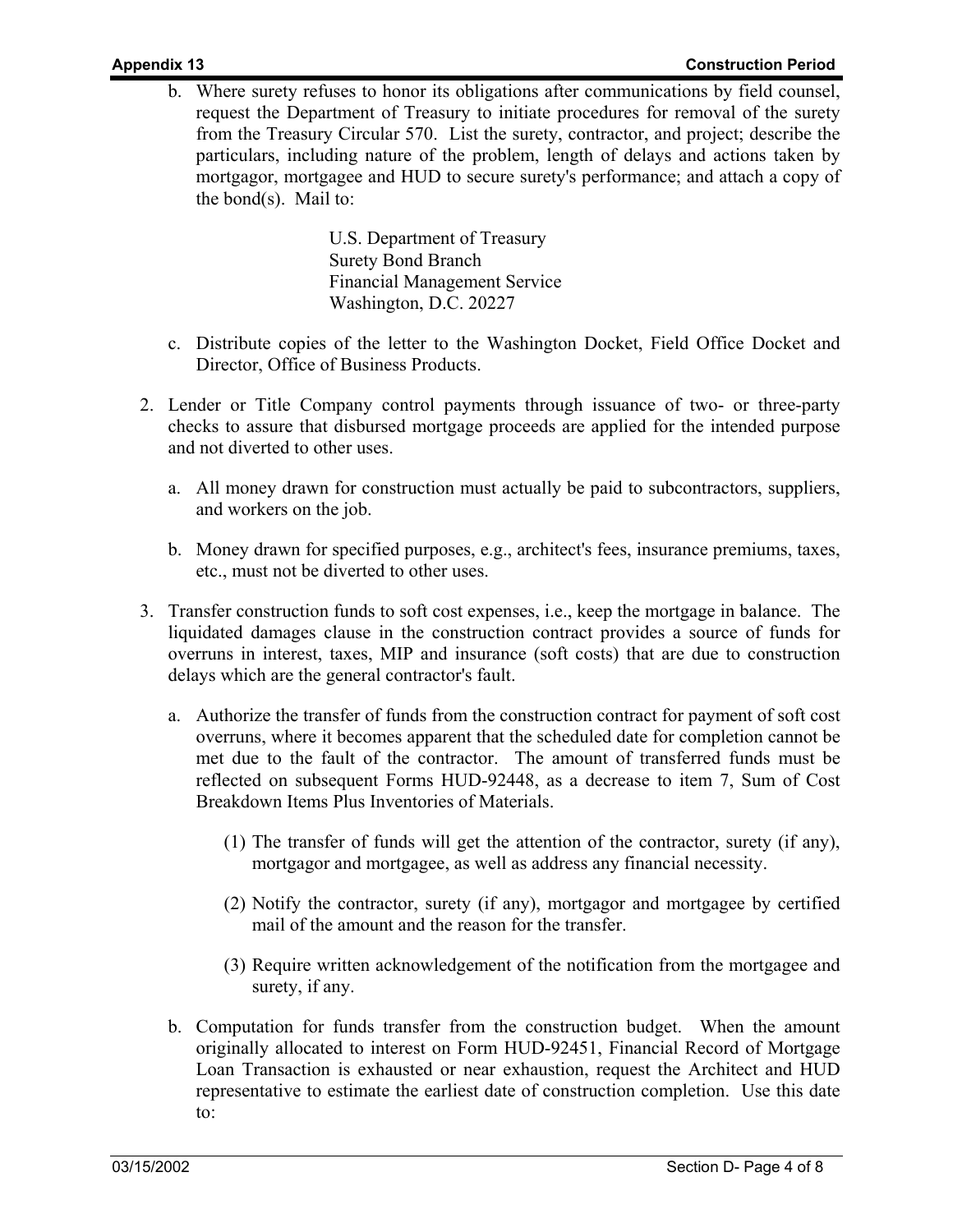- (1) Set an assumed completion date.
- (2) Compute the minimum liquidated damages for the period between the completion date specified in the construction contract, as adjusted by approved change orders, and the assumed completion date.
- (3) Transfer the computed amount from Column J, Construction, to Column G, Carrying Charges and Financing, on Form HUD-92451.
	- (a) Allocate full amount to interest, initially.
	- (b) Only use funds for MIP, taxes and insurance after funds for these line items, and the working capital escrow have been exhausted.
- 4. Use of contractor's holdback, subject to provisions of paragraph 2 above.
- 5. Infusion of new money. See paragraph C.7.a.
- 6. Release assurance of completion cash escrow where used in place of a performance and completion bond for the construction contract.
	- a. The Hub Director may authorize such release, where:
		- (1) The project is nearly complete,
		- (2) Project completion and final closing may not be attainable with the remaining mortgage proceeds alone or in combination with the mortgagor's other available assets, and
		- (3) Release of the funds will offer an excellent chance for project completion and final closing with clear title.
	- b. The entire escrow may be released under such circumstances except for 2-1/2 percent of the contract, which amount is needed to fund the latent defects escrow, subject to:
		- (1) The Lender must take steps to assure that all required payments by the contractor have been made or will be met to preclude uncovered liens, and
		- (2) Disbursement of such funds and mortgagor's additional contributions must be under strict control of the mortgagee or a title company.
	- c. Distribute the Hub Director's written authorization for release of the funds as follows: original to the Washington Docket with copies to the Field Office Docket, Closing Attorney, and Mortgage Credit Control File.
- 7. Deferment of principal payments where the project is complete and ready for occupancy but cannot go to final closing.
- 8. Mortgage increase may be provided as discussed in MAP Section 14.22, where economically feasible. Where the contractor is changed because the original contractor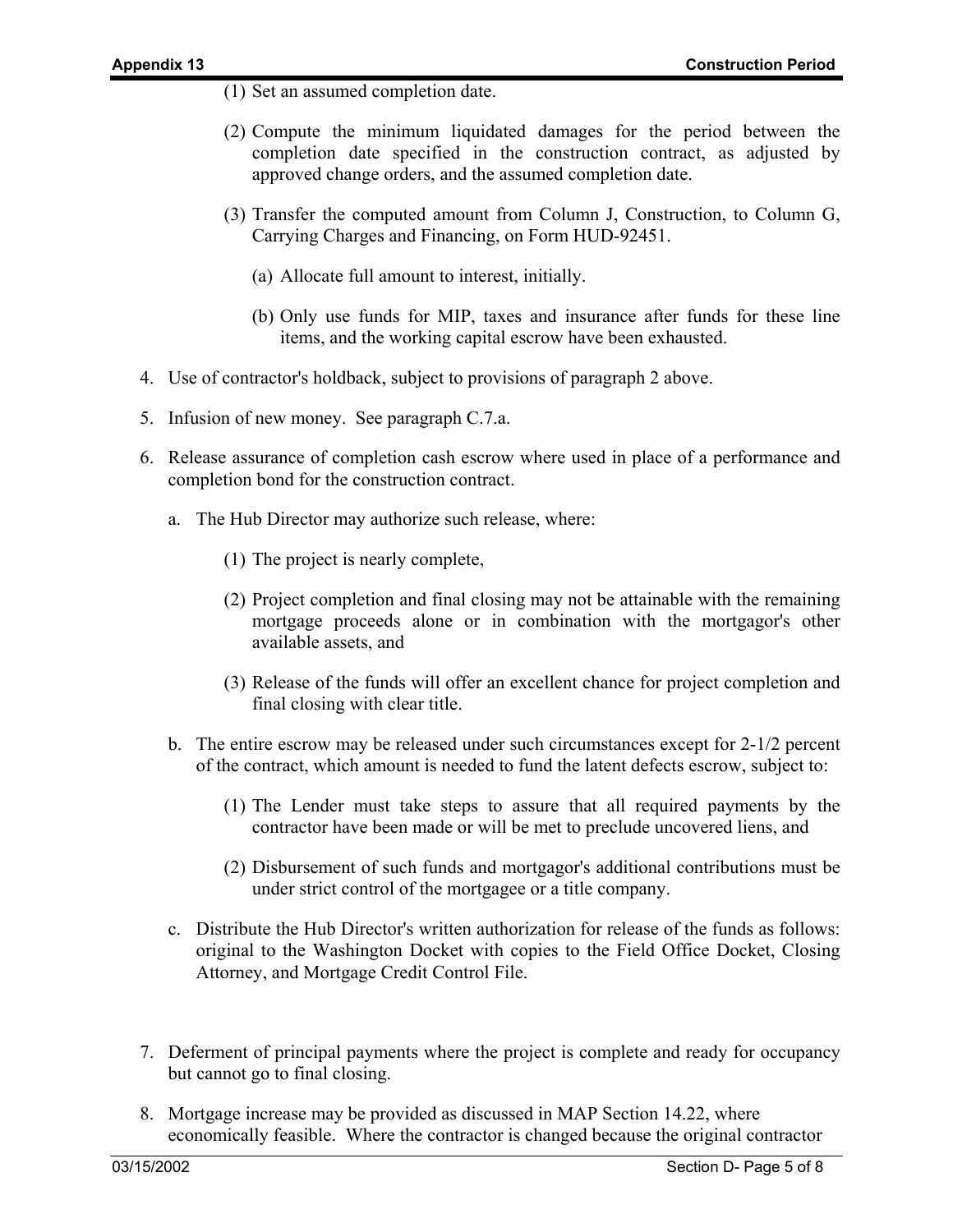becomes bankrupt, abandons the job, or the contract is terminated due to inadequate contractor performance, any mortgage increase must also be processed in accordance with the following:

- a. Reprocess the project.
	- (1) Use rents, expenses, and occupancy ratios current as of the date of reprocessing.
	- (2) Take into account the new builder's cost to complete, amounts expended to date, and any increase in carrying charges, financing, etc., due to increased mortgage amount and/or extra construction time over the original estimate.
- b. Mortgage increase conditions.
	- (1) The mortgagor provides any required front money.
	- (2) Any recovery from the original contractor or surety must be applied first to reduction of the mortgage on a mandatory basis,
	- (3) The balance of the net recovery after legal expense, if any, may be used to indemnify the mortgagor, Lender, and others, and
	- (4) A legal document providing for paragraphs 2) and 3) above must be included as a rider to the Regulatory Agreement and Mortgagee's Certificate at final closing, where such recovery has not been made before and considered in the cost certification.
- 9. Reanalyze the Cost Certification for inclusion of all allowable costs where final closing has not occurred.
- 10. Working capital deposit balance.
- 11. A Section 223(d) Operating Loss Loan where eligible.
- E. Default report before final closing, Form HUD-58047. Report monthly on the default and describe the plan for curing it.
	- 1. If default cannot be promptly cured, provide a current estimate of income, expenses and occupancy projections.
	- 2. Report distribution:
		- a. Director, Office of Business Products, and Director, Office of Asset Management and Office of Quality Assurance, within two weeks of default.
		- b. Asset Management staff for use with the Multifamily Default Status Report, Form HUD-92426.
- F. Decision to foreclose where the contractor becomes bankrupt, abandons the job, or the contractor is terminated due to inadequate contractor performance. Encourage the Lender to consider foreclosure and tender of the unfinished property to HUD, where the Hub Director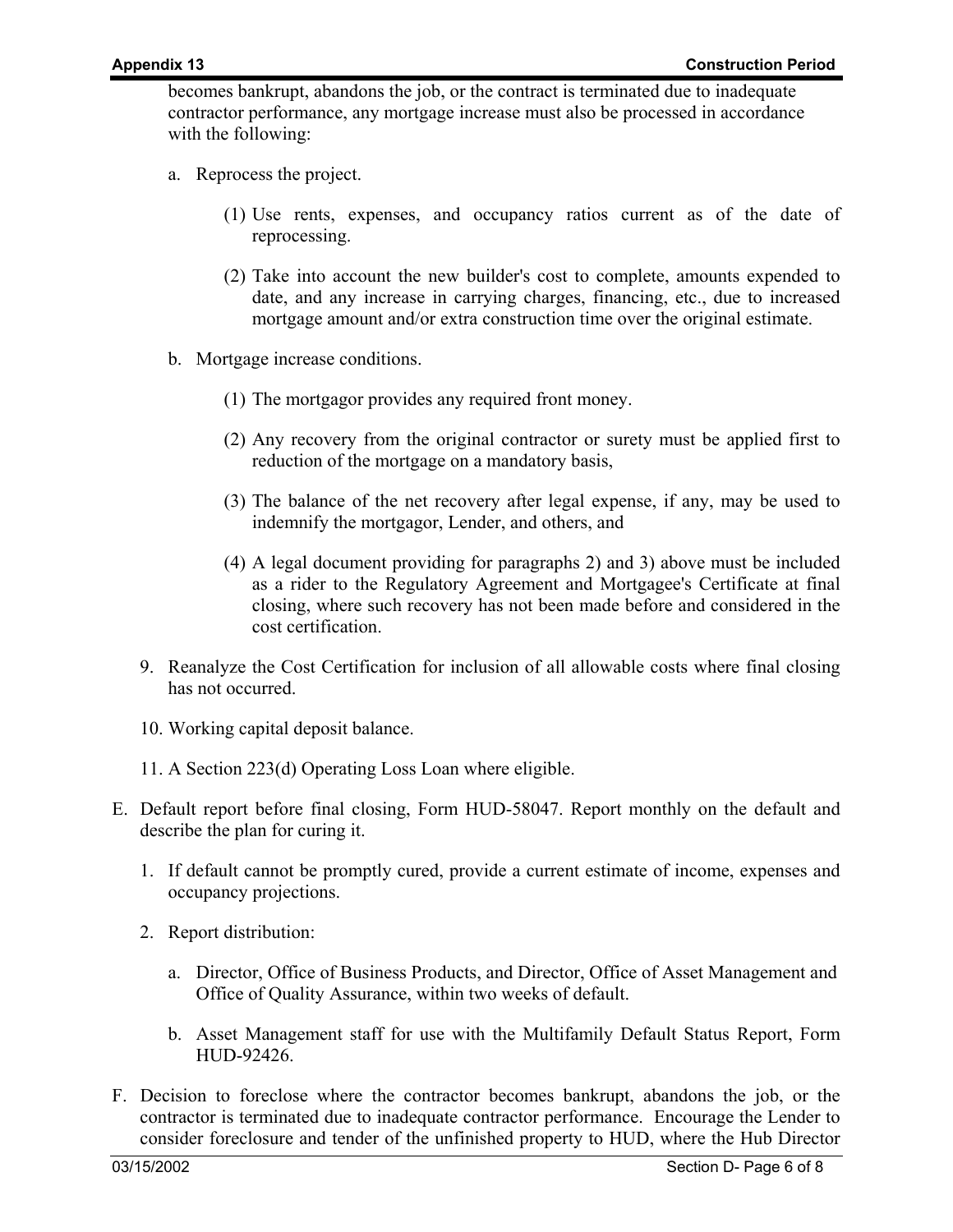agrees in writing that it would be advantageous to the insurance fund, e.g., instances where interruption of construction occurs at an early stage and market and/or economic conditions have worsened to preclude attaining project viability. Consider surety's position in reaching this determination.

- 1. Lender tenders unfinished property. Where the Hub Director agrees in writing that accepting conveyance of such unfinished property would be more advantage to the insurance fund than pursuing project completion:
	- a. Promptly convey the decision to all interested parties.
	- b. Request field counsel to maintain close communication with the Lender's and mortgagor's counsel and seek advice from the Office of General Counsel as necessary.
- 2. Estimate completion cost for the unfinished project to support a subsequent damages claim against the surety for damages due to contractor's failure to perform.
- 3. Document distribution. Original documents, including the Hub Director's authorization to accept the unfinished project, in the Washington Docket with one copy to the Field Office Docket, Field Counsel and Mortgage Credit Control File.
- G. Recovery of mortgage proceeds. In the event of a mortgage insurance claim before final closing instruct the Lender's to establish communications with the Office of the FHA Comptroller regarding the surcharge of insurance benefits.
- H. Tax-exempt bond funded project default before final closing. See MAP Chapter 12 for additional information and riders included in the Note and Mortgagee's Certificate in regards to a default.
	- 1. Prepayment lock-out and/or penalty override. Consider exercising HUD authority to override Lender's prepayment lock-out and/or penalty provisions only where:
		- a. The project mortgagor has defaulted and HUD has received notice of such default, in accordance with 24 CFR Section 207.256,
		- b. HUD determines that the project is experiencing a net income deficiency that is attributable to more than management inadequacy or lack of owner interest, and that the deficiency's magnitude leaves the mortgagor unable to make required debt service payments, pay all project operating expenses and fund all required HUD reserves,
		- c. HUD finds that there is a reasonable likelihood that the mortgagor can arrange to refinance the defaulted loan at a lower interest rate or otherwise reduce the debt service payments through partial prepayment, and
		- d. HUD determines that refinancing the defaulted loan at a lower rate or partial prepayment is necessary to restore the project to a financially viable condition and to avoid an insurance claim.
	- 2. Deadline extension for filing claim intentions. Lender must request a three-month extension of the election notice filing deadline in the event of a default within the term of